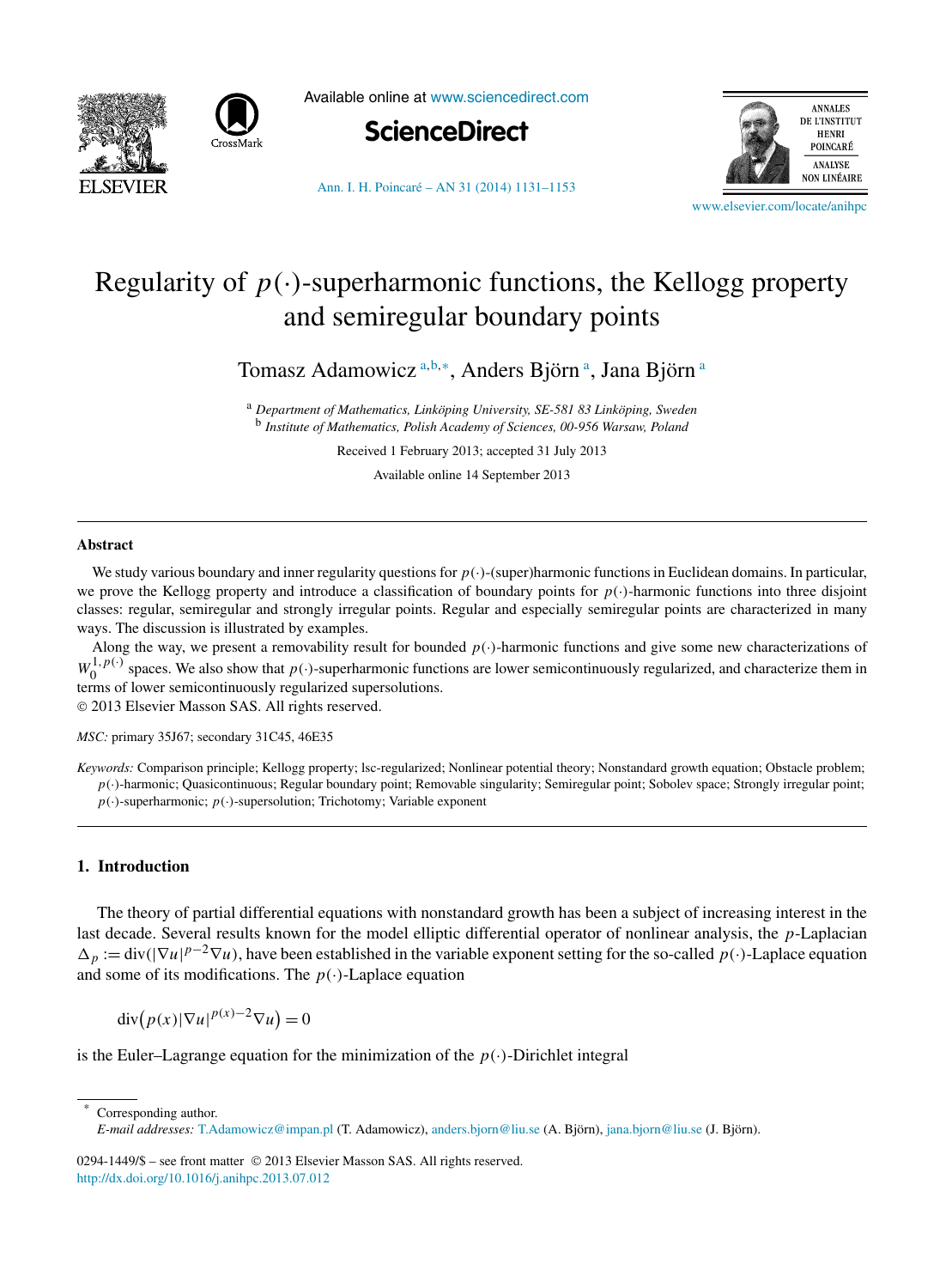<span id="page-1-0"></span>
$$
\int\limits_\Omega |\nabla u|^{p(x)}\,dx
$$

among functions with given boundary data. Such minimization problems and equations arise for instance from applications in image processing, see Chen, Levine, and Rao [\[12\],](#page-22-0) and in the description of electrorheological fluids, see Acerbi and Mingione  $[1]$  and Růžička  $[29]$ .

Variable exponent equations have been studied, among others, in the context of interior regularity of solutions, see e.g. Acerbi and Mingione [\[2\],](#page-21-0) Fan [\[14\]](#page-22-0) and Henriques [\[23\],](#page-22-0) and from the point of view of geometric properties of the solutions, see e.g. Adamowicz and Hästö [\[3,4\].](#page-21-0) Also, the nonlinear potential theory associated with variable exponent elliptic equations has recently attracted attention, see e.g. Harjulehto, Kinnunen, and Lukkari [\[19\],](#page-22-0) Harjulehto, Hästö, Koskenoja, Lukkari, and Marola [\[16\],](#page-22-0) Latvala, Lukkari, and Toivanen [\[25\]](#page-22-0) and Lukkari [\[28\].](#page-22-0) For a survey of recent results in the field we refer to Harjulehto, Hästö, Lê, and Nuortio [\[18\].](#page-22-0)

Despite the symbolic similarity to the *p*-Laplacian, various unexpected phenomena can occur when the exponent is a function, for instance the minimum of the  $p(\cdot)$ -Dirichlet energy may not exist even in the one-dimensional case for smooth p, see [\[18, Section 3\],](#page-22-0) and smooth functions need not be dense in the corresponding variable exponent Sobolev spaces, see the monograph by Diening, Harjulehto, Hästö, and Růžička [\[13, Chapter 9.2\].](#page-22-0)

In this paper we address several questions regarding boundary regularity of  $p(\cdot)$ -harmonic functions, i.e. the solutions of the  $p(\cdot)$ -Laplace equation. Our focus is on discussing various types of boundary points and on analyzing the structure of sets of such points.

A boundary point *x*<sup>0</sup> ∈ *∂Ω* is *regular* if

$$
\lim_{\Omega \ni y \to x_0} Hf(y) = f(x_0) \quad \text{for all } f \in C(\partial \Omega),
$$

where  $\Omega$  is a nonempty bounded open subset of  $\mathbb{R}^n$  and  $Hf$  is the solution of the  $p(\cdot)$ -Dirichlet problem with boundary values *f* . (See later sections for notation and precise definitions.)

## **Theorem 1.1** *(The Kellogg property). The set of all irregular boundary points has zero p(*·*)-capacity.*

The Kellogg property for variable exponents was recently obtained by Latvala, Lukkari, and Toivanen [\[25\]](#page-22-0) using balayage and the Wiener criterion (the latter being due to Alkhutov and Krasheninnikova [\[5, Theorem 1.1\]\)](#page-21-0). Here we provide a shorter and more elementary proof, which in particular does not depend on the Wiener criterion. It is based on the ideas introduced by Björn, Björn, and Shanmugalingam [\[11\]](#page-22-0) for their proof of the Kellogg property in metric spaces (with constant *p*). The proof in [\[11\]](#page-22-0) is based on Newtonian-type Sobolev spaces, but here we have refrained from the Newtonian approach and only use the usual variable exponent Sobolev spaces. Our proof may therefore be of interest also in the constant *p* case, for readers who prefer to avoid Newtonian spaces.

That a boundary point is regular can be rephrased in the following way. A point *x*<sup>0</sup> ∈ *∂Ω* is regular if the following two conditions hold:

(a) for all  $f \in C(\partial \Omega)$  the limit

$$
\lim_{\Omega \ni y \to x_0} Hf(y) \quad \text{exists}; \tag{1.1}
$$

(b) for all  $f \in C(\partial \Omega)$  there is a sequence  $\{y_j\}_{j=1}^{\infty}$  such that

$$
\Omega \ni y_j \to x_0 \quad \text{and} \quad Hf(y_j) \to f(x_0), \quad \text{as } j \to \infty.
$$
 (1.2)

It turns out that for irregular boundary points *exactly one* of these two properties holds, i.e. it can never happen that both fail. This is the content of the following theorem. We say that  $x_0 \in \partial \Omega$  is *semiregular* if (a) holds but not (b), and *strongly irregular* if (b) holds but not (a).

# **Theorem 1.2** *(Trichotomy). A boundary point x*<sup>0</sup> ∈ *∂Ω is either regular, semiregular or strongly irregular.*

The first example (for  $p = 2$ ) of an irregular boundary point was given by Zaremba [\[30\]](#page-22-0) in 1911, in which he showed that the centre of a punctured disk is irregular. This is an example of a semiregular point. Shortly afterwards,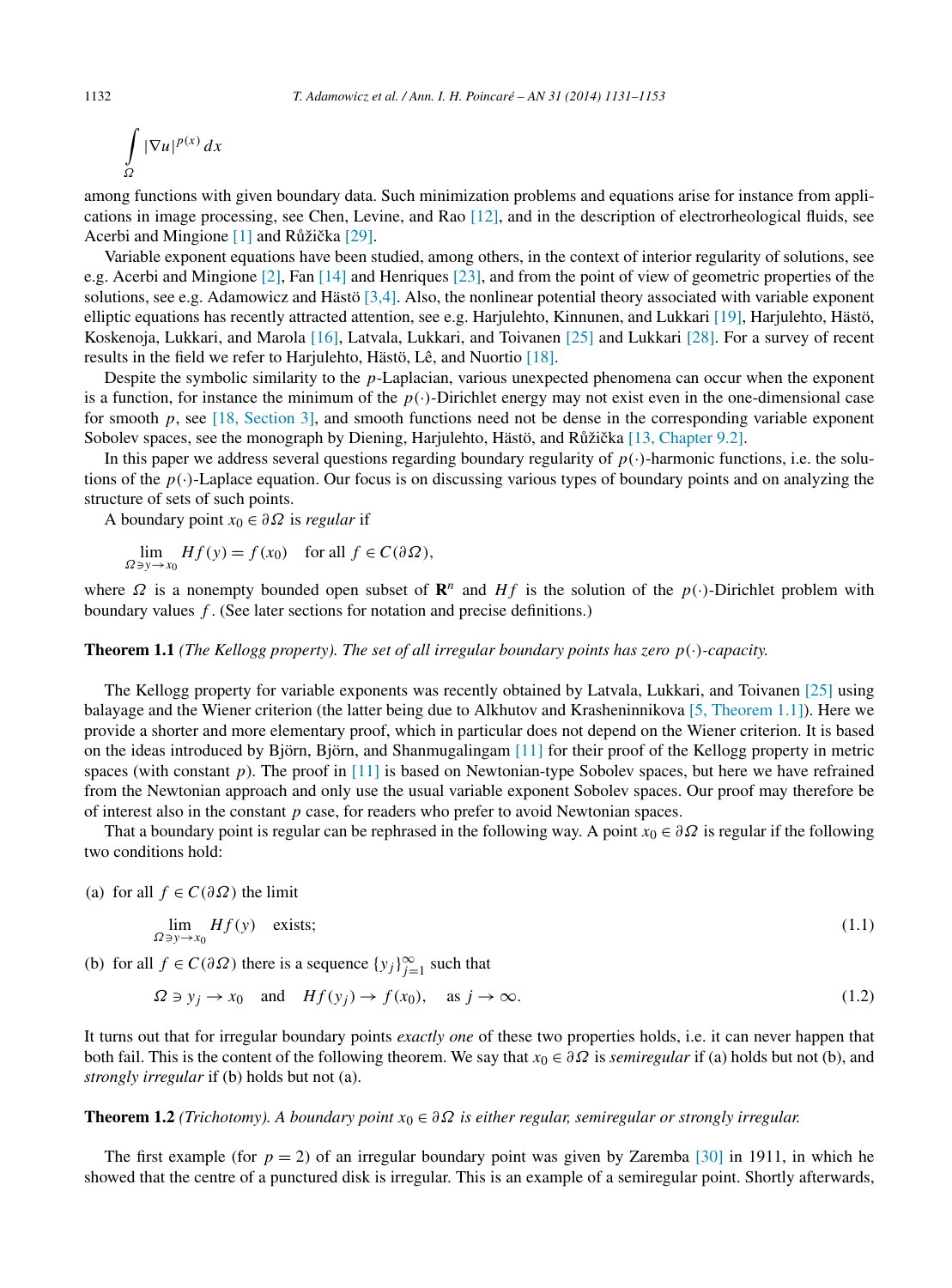<span id="page-2-0"></span>Lebesgue [\[26\]](#page-22-0) presented his famous Lebesgue spine, whose tip is a strongly irregular point (see e.g. Remark 6.6.17 in Armitage and Gardiner [\[6\]\)](#page-21-0).

In the linear case the trichotomy was developed in detail in Lukeš and Malý [\[27\]](#page-22-0) (in an axiomatic setting), whereas in the nonlinear constant  $p$  case it was first stated by A. Björn  $[7]$  who obtained it in metric spaces and also for quasiminimizers. As in [\[7\],](#page-21-0) there are two main ingredients needed to obtain the trichotomy in the variable exponent case: the Kellogg property above and the following new removability result.

**Theorem 1.3.** *Let F* ⊂ *Ω be relatively closed and such that*  $C_{p(·)}(F) = 0$ *. If u is a bounded*  $p(·)$ *-harmonic function*  $in \Omega \setminus F$ , then it has a unique  $p(\cdot)$ *-harmonic extension to*  $\Omega$ *.* 

Here and in Theorem 1.4,  $\Omega$  is allowed to be unbounded.

The paper is organized as follows. In Section 2 we recall some of the basic definitions and theorems from the theory of variable exponent Sobolev spaces, as well as potential theory. We also observe that some of the characterizations of the  $p(\cdot)$ -Sobolev spaces with zero boundary data discussed in [\[13\]](#page-22-0) can be improved, and these improvements turn out useful for our later results. We also discuss the "squeezing" [Lemma 2.6](#page-4-0) for variable exponent Sobolev spaces with zero boundary values, which to our best knowledge was not known or formulated in the literature so far.

In Section [3](#page-5-0) we discuss  $p(\cdot)$ -supersolutions and the obstacle problem in the variable exponent setting. We discuss the existence and uniqueness of solutions to the obstacle problem and their regularized representatives. In addition, we obtain comparison principles for Dirichlet and obstacle problems, see [Lemmas 3.10 and 3.11.](#page-7-0)

Section [4](#page-8-0) is devoted to studying  $p(\cdot)$ -superharmonic functions. Although this notion is well known, also in the  $p(\cdot)$ -setting, we establish the following new characterization of bounded  $p(\cdot)$ -superharmonic functions.

**Theorem 1.4.** *Assume that*  $u : \Omega \to \mathbf{R}$  *is locally bounded from above in*  $\Omega$ *. Then*  $u$  *is*  $p(\cdot)$ *-superharmonic if and only if it is an lsc-regularized p(*·*)-supersolution.*

For unbounded  $p(\cdot)$ -superharmonic functions we obtain a similar (but necessarily more involved) characterization in [Theorem 4.4.](#page-9-0)

Section [5](#page-10-0) is devoted to the Kellogg property, whereas the removability result (Theorem 1.3 above) is obtained in Section [6.](#page-12-0) In the latter section we also obtain a similar removability result for bounded  $p(\cdot)$ -superharmonic functions. Lukkari [\[28\]](#page-22-0) studied removability for unbounded  $p(\cdot)$ -harmonic functions, our results are however not included in his treatment.

In Section [7](#page-15-0) we obtain the trichotomy [\(Theorem 1.2\)](#page-1-0) and also provide a number of characterizations of regular points. In the last section we focus on semiregularity and give several characterizations both of semiregular points themselves and of sets of semiregular points, involving capacity and  $p(\cdot)$ -harmonic and  $p(\cdot)$ -superharmonic extensions. In particular, we show that semiregularity is a local property. A similar result for regular points is a direct consequence of the Wiener criterion. It would be interesting to obtain the locality for regular (and thus also for strongly irregular) points more directly, without appealing to the Wiener criterion. Let us again stress the fact that we do not use the Wiener criterion in this paper, except for constructing a few examples in [Example 8.6](#page-21-0) and [Propositions 8.7](#page-21-0) [and 8.8.](#page-21-0)

# **2. Preliminaries**

A *variable exponent* is a measurable function  $p : \mathbb{R}^n \to [1, \infty]$ . In this paper we assume that

$$
1 < p^- \leqslant p^+ < \infty, \quad \text{where} \quad p^- = \operatorname*{ess\,inf}_{\mathbf{R}^n} p \quad \text{and} \quad p^+ = \operatorname*{ess\,sup}_{\mathbf{R}^n} p,
$$

and that  $p$  is log-Hölder continuous, i.e. there is a constant  $L > 0$  such that

$$
\left| p(x) - p(y) \right| \leqslant \frac{L}{\log(e + 1/|x - y|)} \quad \text{for } x, y \in \mathbf{R}^n. \tag{2.1}
$$

In addition, one usually assumes that *p* satisfies the log-Hölder decay condition (see Definition 4.1.1 and the discussion in Chapter 4.1 in Diening, Harjulehto, Hästö, and Růžička  $[13]$ ). However, for the results in this paper no decay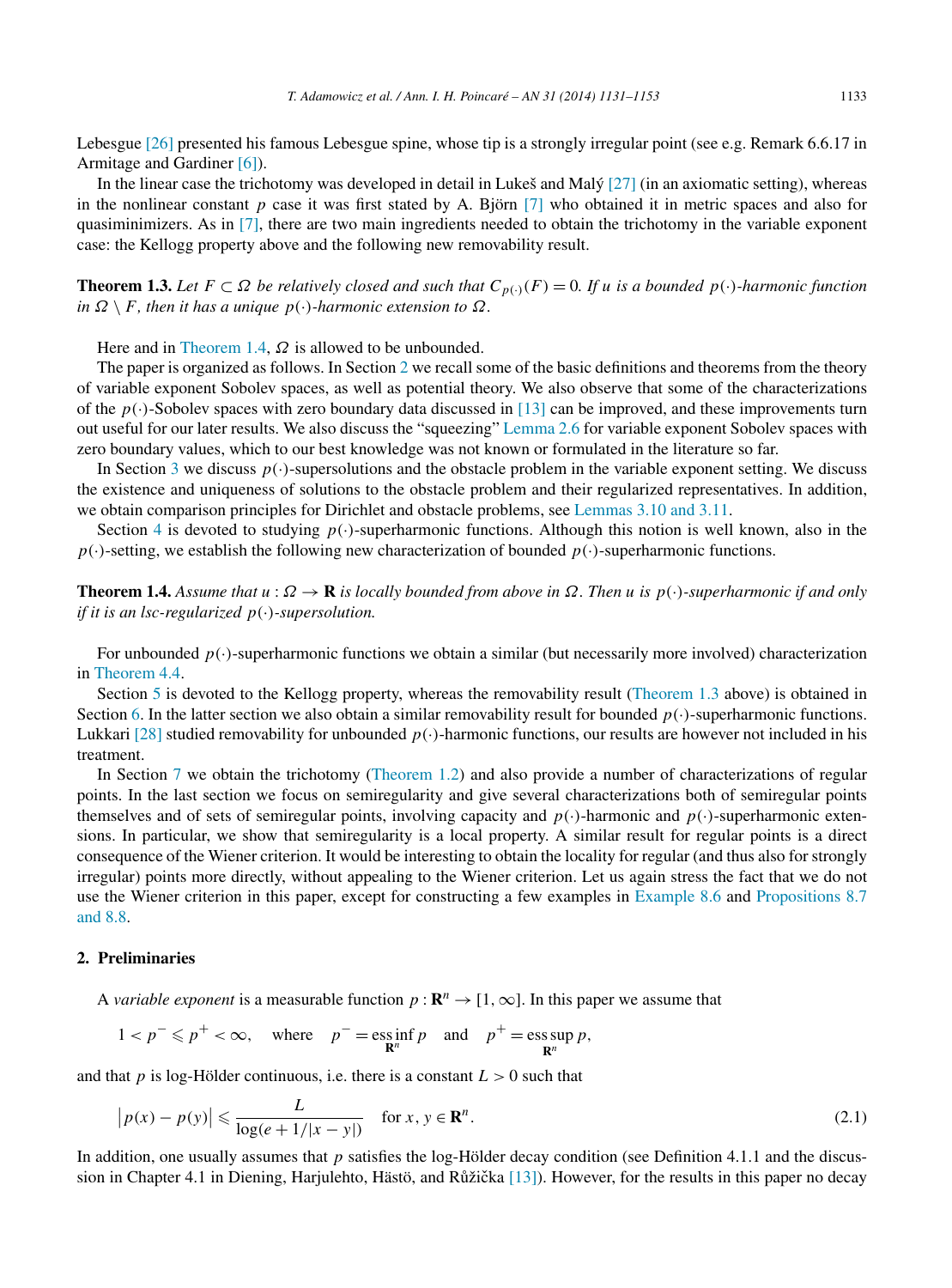<span id="page-3-0"></span>condition is required. We also assume throughout the paper that  $\Omega \subset \mathbb{R}^n$  is a nonempty open set. (In Sections [5–8](#page-10-0) as well as in the second half of Section [3](#page-5-0) we will further assume that *Ω* is bounded.) For background on variable exponent function spaces we refer to [\[13\].](#page-22-0)

The *variable exponent Lebesgue space*  $L^{p(\cdot)}(\Omega)$  consists of all measurable functions  $u : \Omega \to \mathbf{R}$  for which the so-called Luxemburg norm

$$
||u||_{L^{p(\cdot)}(\Omega)} := \inf \left\{ \lambda > 0 : \int\limits_{\Omega} \left| \frac{u(x)}{\lambda} \right|^{p(x)} dx \leq 1 \right\}
$$

is finite. Equipped with this norm,  $L^{p(\cdot)}(\Omega)$  becomes a Banach space. The variable exponent Lebesgue space is a special case of a Musielak–Orlicz space. For a constant function  $p$ , it coincides with the standard Lebesgue space.

One of the difficulties when extending results from the constant to variable exponent setting is the lack of functional relationship between the norm and the integral. Nevertheless, we do have the following useful estimates

$$
\left(\int_{\Omega} |u(x)|^{p(x)} dx\right)^{1/p^{-}} \leq \|u\|_{L^{p(\cdot)}(\Omega)} \leq \left(\int_{\Omega} |u(x)|^{p(x)} dx\right)^{1/p^{+}}
$$
\n(2.2)

whenever  $\int_{\Omega} |u(x)|^{p(x)} dx \leq 1$ . For a proof and further discussion we refer to Lemmas 3.2.4 and 3.2.5 in Diening, Harjulehto, Hästö, and Růžička [\[13\].](#page-22-0) Note also, that if  $\{u_i\}_{i=1}^{\infty}$  is a sequence of  $L^{p(\cdot)}(\Omega)$ -integrable functions, then from (2.2) we infer that

$$
\lim_{i \to \infty} \int_{\Omega} |u_i(x)|^{p(x)} dx = 0 \iff \lim_{i \to \infty} \|u_i\|_{L^{p(\cdot)}(\Omega)} = 0.
$$
\n(2.3)

If  $p \geq q$  are variable exponents, then  $L_{loc}^{p(\cdot)}(\Omega)$  embeds into  $L_{loc}^{q(\cdot)}(\Omega)$ . In particular, every function in  $L_{loc}^{p(\cdot)}(\Omega)$ also belongs to  $L_{loc}^{p^-}(\Omega)$  (see Theorem 3.3.1 and the discussion in Section 3.3 in [\[13\]\)](#page-22-0). The Hölder inequality takes the form

$$
\int_{\Omega} uv \, dx \leqslant 2 \left\| u \right\|_{L^{p(\cdot)}(\Omega)} \left\| v \right\|_{L^{p'(\cdot)}(\Omega)},\tag{2.4}
$$

where  $p'(\cdot)$  is the pointwise *conjugate exponent*, i.e.  $1/p(x) + 1/p'(x) \equiv 1$ , (see Lemma 3.2.20 in [\[13\]\)](#page-22-0).

The *variable exponent Sobolev space*  $W^{1,p(\cdot)}(\Omega)$  consists of all  $u \in L^{p(\cdot)}(\Omega)$  whose distributional gradient  $\nabla u$ also belongs to  $L^{p(\cdot)}(\Omega)$ . The space  $W^{1,p(\cdot)}(\Omega)$  is a Banach space with the norm

$$
||u||_{W^{1,p(\cdot)}(\Omega)} = ||u||_{L^{p(\cdot)}(\Omega)} + ||\nabla u||_{L^{p(\cdot)}(\Omega)}.
$$

In general, smooth functions are not dense in  $W^{1,p(\cdot)}(\mathbb{R}^n)$  but the log-Hölder condition [\(2.1\)](#page-2-0) guarantees that they are, see Theorem 9.2.2 in [\[13\]](#page-22-0) and the discussion following it. We refer to Chapter 9 in [\[13\]](#page-22-0) for a detailed discussion of this topic.

**Definition 2.1.** The (*Sobolev*) *p*(·*)-capacity* of a set  $E \subset \mathbb{R}^n$  is defined as

$$
C_{p(\cdot)}(E) := \inf_{u} \int_{\mathbf{R}^n} (|u|^{p(x)} + |\nabla u|^{p(x)}) dx,
$$

where the infimum is taken over all  $u \in W^{1,p(\cdot)}(\mathbf{R}^n)$  such that  $u \geq 1$  in a neighbourhood of *E*.

The  $p(\cdot)$ -capacity enjoys similar properties as in the constant case, see Theorem 10.1.2 in [\[13\].](#page-22-0) We say that a claim holds *quasieverywhere* (*q.e.* for short) if it holds everywhere except for a set with *p(*·*)*-capacity zero.

**Definition 2.2.** A function  $u : \Omega \to [-\infty, \infty]$  is *quasicontinuous* if for every  $\varepsilon > 0$  there exists an open set  $U \subset \mathbb{R}^n$ with  $C_{p(\cdot)}(U) < \varepsilon$  such that  $u|_{\Omega \setminus U}$  is real-valued and continuous.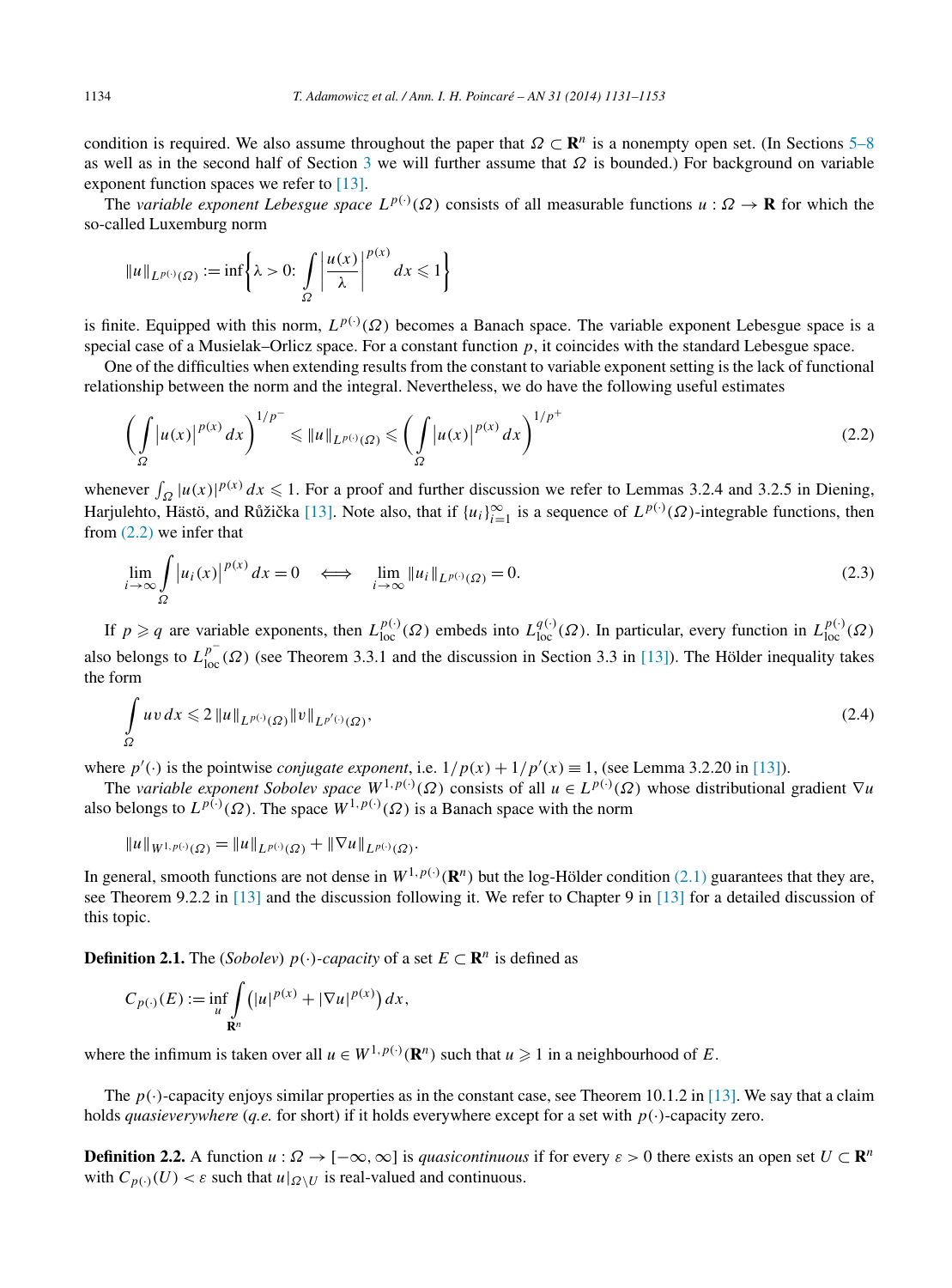<span id="page-4-0"></span>Since  $C_{p(·)}$  is an outer capacity (which follows directly from the definition) it is easy to show that if *u* is quasicontinuous and  $v = u$  q.e., then *v* is also quasicontinuous.

The following lemma sheds more light on quasicontinuous functions. It was obtained by Kilpeläinen for general capacities satisfying two axioms, both of which are easily verified for the  $p(\cdot)$ -capacity.

**Lemma 2.3.** (See Kilpeläinen [\[24\].](#page-22-0)) If u and v are quasicontinuous in  $\Omega$  and  $u = v$  a.e. in  $\Omega$ , then  $u = v$  q.e. in  $\Omega$ .

Following Definition 8.1.10 in Diening, Harjulehto, Hästö, and Růžička [\[13\]](#page-22-0) we define *the Sobolev space*  $W_0^{1,p(\cdot)}(\Omega)$  *with zero boundary values* as the closure in  $W^{1,p(\cdot)}(\Omega)$  of  $W^{1,p(\cdot)}(\mathbf{R}^n)$ -functions with compact support in *Ω*. By Proposition 11.2.3 in [\[13\],](#page-22-0) this is equivalent to taking the closure of  $C_0^{\infty}(\Omega)$  in  $W^{1,p(\cdot)}(\Omega)$ .

In the rest of this section we give several useful characterizations of  $W_0^{1,p(\cdot)}(Q)$  which will be needed later and do not seem to be anywhere else in the literature. The following result improves upon Theorem 11.2.6 in [\[13\],](#page-22-0) where the same conclusion is obtained if  $u \in W^{1,p(\cdot)}(\mathbb{R}^n)$  and  $u = 0$  q.e. in  $\mathbb{R}^n \setminus \Omega$ .

**Lemma 2.4.** If  $u \in W^{1,p(\cdot)}(\Omega)$  is quasicontinuous in  $\mathbb{R}^n$  and  $u = 0$  q.e. on  $\partial\Omega$ , then  $u \in W_0^{1,p(\cdot)}(\Omega)$ .

**Proof.** By definition, we need to show that *u* can be approximated in  $W^{1,p(\cdot)}(\Omega)$  by functions from  $W^{1,p(\cdot)}(\Omega)$  with compact support in *Ω*. This can be done in a similar way as the proof of Theorem 11.2.6 in [\[13\].](#page-22-0) Let us recall the main points of the argument. By Lemma 9.1.1 in [\[13\],](#page-22-0) *u* can without loss of generality be assumed to be bounded and nonnegative. Multiplying *u* by the Lipschitz functions  $\eta_i(x) := \min\{1, (j - |x|)_+\}$  for  $j = 0, 1, \ldots$  and noting that  $||u - u\eta_i||_{W^{1,p(\cdot)}(Q)} \to 0$  as  $j \to \infty$ , we can also assume that *u* has bounded support.

Let  $\varepsilon > 0$ . By quasicontinuity and the fact that  $u = 0$  q.e. on  $\partial \Omega$ , there exists an open set  $G \subset \mathbb{R}^n$  such that  $C_{p(\cdot)}(G) < \varepsilon$ , the restriction of *u* to  $\mathbb{R}^n \setminus G$  is continuous and  $u = 0$  on  $\partial \Omega \setminus G$ . In particular, this implies that the set

$$
V := \{ x \in \mathbf{R}^n \setminus G : u(x) < \varepsilon \}
$$

is relatively open in  $\mathbf{R}^n\setminus G$  and  $\partial\Omega\subset G\cup V$ . We can also find  $w_{\varepsilon}\in W^{1,p(\cdot)}(\mathbf{R}^n)$  such that  $w_{\varepsilon}=1$  on  $G, 0\leqslant w_{\varepsilon}\leqslant 1$ in  $\mathbf{R}^n$  and

$$
\int_{\mathbf{R}^n} \left( |w_{\varepsilon}|^{p(x)} + |\nabla w_{\varepsilon}|^{p(x)} \right) dx < \varepsilon.
$$

As  $G \cup V$  is open and contains  $\partial \Omega$ , it follows that the function  $u_{\varepsilon} := (1 - w_{\varepsilon})(u - \varepsilon) + \chi \Omega$  has compact support in  $\Omega$ and it is shown as in the proof of Theorem 11.2.6 in [\[13\]](#page-22-0) that  $||u - u_{\varepsilon}||_{W^{1,p(\cdot)}(\Omega)} \to 0$  as  $\varepsilon \to 0$ , i.e.  $u \in W_0^{1,p(\cdot)}(\Omega)$ .  $\Box$ 

**Proposition 2.5.** Assume that *u* is quasicontinuous in  $\Omega$ . Then  $u \in W_0^{1,p(\cdot)}(\Omega)$  if and only if

$$
\tilde{u} := \begin{cases} u & \text{in } \Omega, \\ 0 & \text{otherwise,} \end{cases}
$$

*is quasicontinuous and belongs to*  $W^{1,p(\cdot)}(\mathbf{R}^n)$ *.* 

**Proof.** Assume first that  $u \in W_0^{1,p(\cdot)}(\Omega)$ . By Corollary 11.2.5 in [\[13\],](#page-22-0) there is a quasicontinuous function  $v \in$  $W^{1,p(\cdot)}(\mathbb{R}^n)$  such that  $v = u$  a.e. in  $\Omega$  and  $v = 0$  q.e. outside  $\Omega$ . By Lemma 2.3,  $v = u$  q.e. in  $\Omega$ , and thus  $\tilde{u} = v$ q.e. in  $\mathbb{R}^n$ . Hence  $\tilde{u} \in W^{1,p(\cdot)}(\mathbb{R}^n)$  and  $\tilde{u}$  is quasicontinuous. The converse follows directly from Lemma 2.4.  $\Box$ 

The following "squeezing lemma" is useful when proving that certain functions belong to  $W_0^{1,p(\cdot)}(\Omega)$ .

**Lemma 2.6.** Let  $u \in W^{1,p(\cdot)}(\Omega)$  and  $u_1, u_2 \in W_0^{1,p(\cdot)}(\Omega)$  be such that  $u_1 \leq u \leq u_2$  a.e. in  $\Omega$ . Then  $u \in W_0^{1,p(\cdot)}(\Omega)$ .

We let  $B(x, r)$  be the open ball with centre x and radius r.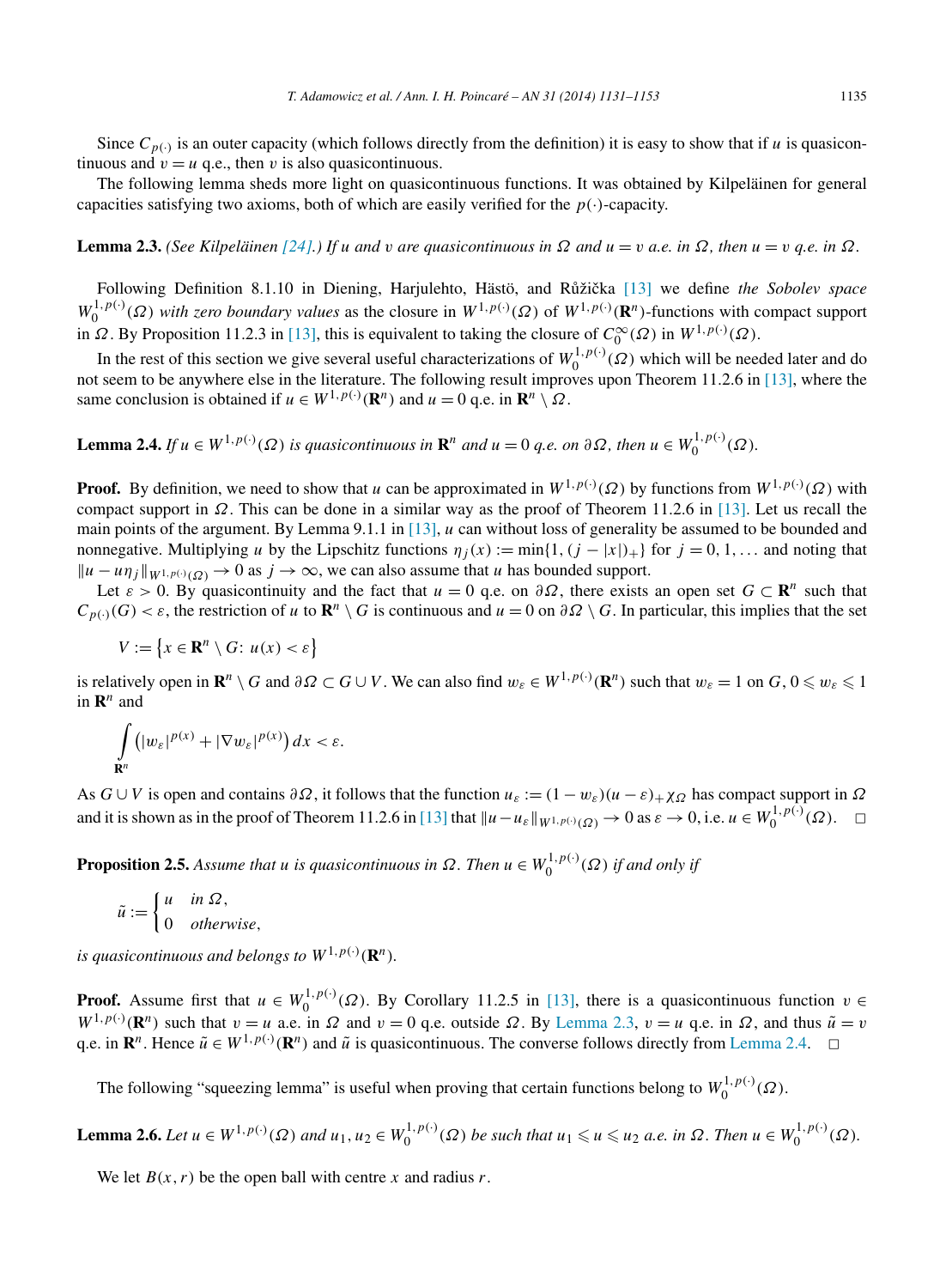<span id="page-5-0"></span>**Proof.** Replacing each function  $v = u_1, u_2, u$  by its quasicontinuous representative

$$
\limsup_{r \to 0} \oint_{B(x,r)} v \, dx
$$

(provided by Theorem 11.4.4 in Diening, Harjulehto, Hästö, and Růžička [\[13\]\)](#page-22-0), we can assume that  $u_1, u_2$  and  $u$  are quasicontinuous in  $\Omega$  and  $u_1 \leq u \leq u_2$  everywhere in  $\Omega$ .

To be able to apply [Lemma 2.4,](#page-4-0) we need to show that the zero extension of *u* to  $\mathbb{R}^n \setminus \Omega$  is quasicontinuous in  $\mathbb{R}^n$ . To this end, [Proposition 2.5](#page-4-0) implies that both  $u_1$  and  $u_2$  can be extended by zero outside  $\Omega$  to obtain quasicontinuous functions on  $\mathbb{R}^n$ . In other words, given  $\varepsilon > 0$ , there exists an open set *G* with  $C_{p(\cdot)}(G) < \varepsilon$  such that the restrictions  $u_1|\mathbf{R}^n\setminus G$  and  $u_2|\mathbf{R}^n\setminus G$  are continuous. Since  $u|\mathbf{R}^n\setminus G$  lies between  $u_1|\mathbf{R}^n\setminus G$  and  $u_2|\mathbf{R}^n\setminus G$ , and  $u=0$  on  $\partial\Omega$ , we conclude that  $u|_{\mathbf{R}^n\setminus G}$  is continuous at all  $x \in \partial \Omega \setminus G$ . It is clearly continuous in  $\mathbf{R}^n \setminus \overline{\Omega}$  and quasicontinuous in  $\Omega$ . Thus, *u* is quasicontinuous in  $\mathbb{R}^n$ . [Lemma 2.4](#page-4-0) then shows that  $u \in W_0^{1,p(\cdot)}(\Omega)$ .  $\Box$ 

## **3. Supersolutions and obstacle problems**

In this section we include several auxiliary results about supersolutions and obstacle problems. In particular, we discuss relations between these two notions, existence and uniqueness of the solutions, their interior regularity and a comparison principle. We shall consider the following type of obstacle problem.

**Definition 3.1.** Let  $f \in W^{1,p(\cdot)}(\Omega)$  and  $\psi : \Omega \to [-\infty, \infty]$ . Then we define

$$
\mathcal{K}_{\psi,f} = \{ v \in W^{1,p(\cdot)}(\Omega) \colon v - f \in W_0^{1,p(\cdot)}(\Omega) \text{ and } v \geq \psi \text{ a.e. in } \Omega \}.
$$

A function  $u \in \mathcal{K}_{\psi, f}$  is a *solution of the*  $\mathcal{K}_{\psi, f}$ *-obstacle problem* if

$$
\int_{\Omega} |\nabla u|^{p(x)} dx \leq \int_{\Omega} |\nabla v|^{p(x)} dx \quad \text{for all } v \in \mathcal{K}_{\psi, f}.
$$

The following equivalent definition of obstacle problems is given in Harjulehto, Hästö, Koskenoja, Lukkari, and Marola [\[16\],](#page-22-0) p. 3427. The result in [\[16\]](#page-22-0) is obtained for a bounded  $\Omega$ , but the proof is valid also for unbounded sets. In this paper, however, we will need it only for bounded sets.

**Proposition 3.2.** *The function u is a solution of the*  $K_{\psi, f}$ -obstacle problem if and only if

$$
\int_{\Omega} p(x)|\nabla u|^{p(x)-2}\nabla u \cdot \nabla (v-u)\,dx \geq 0 \quad \text{for all } v \in \mathcal{K}_{\psi,f}.
$$

**Definition 3.3.** A function  $u \in W^{1,p(\cdot)}_{loc}(\Omega)$  is a (*super*)*solution* of the  $p(\cdot)$ -Laplace equation if

$$
\int\limits_{\varphi \neq 0} |\nabla u|^{p(x)} dx \leq \int\limits_{\varphi \neq 0} |\nabla (u + \varphi)|^{p(x)} dx
$$

for all (nonnegative)  $\varphi \in C_0^{\infty}(\Omega)$ . A  $p(\cdot)$ *-harmonic function* is a continuous solution.

Clearly, *u* is a solution if and only if it is both a supersolution and a subsolution (i.e. −*u* is a supersolution). It is also immediate that a solution of an obstacle problem is a supersolution. Conversely, if *u* is a supersolution in *Ω* and  $\Omega' \subseteq \Omega$  is open then by the density of  $C_0^{\infty}(\Omega')$  in  $W_0^{1,p(\cdot)}(\Omega')$  we see that *u* is a solution of the obstacle problem in  $\Omega'$  with *u* as the obstacle and the boundary values. (Recall that  $A \in \Omega$  if the closure of *A* is a compact subset of *Ω*.) The following characterization of (super)solutions then follows from Proposition 3.2, cf. Harjulehto, Hästö, Koskenoja, Lukkari, and Marola [\[16\],](#page-22-0) p. 3427. By the density of  $C_0^{\infty}(\Omega)$  again, it is equivalent to require that [\(3.1\)](#page-6-0) holds for all (nonnegative)  $\varphi \in W_0^{1, p(\cdot)}(\Omega)$ .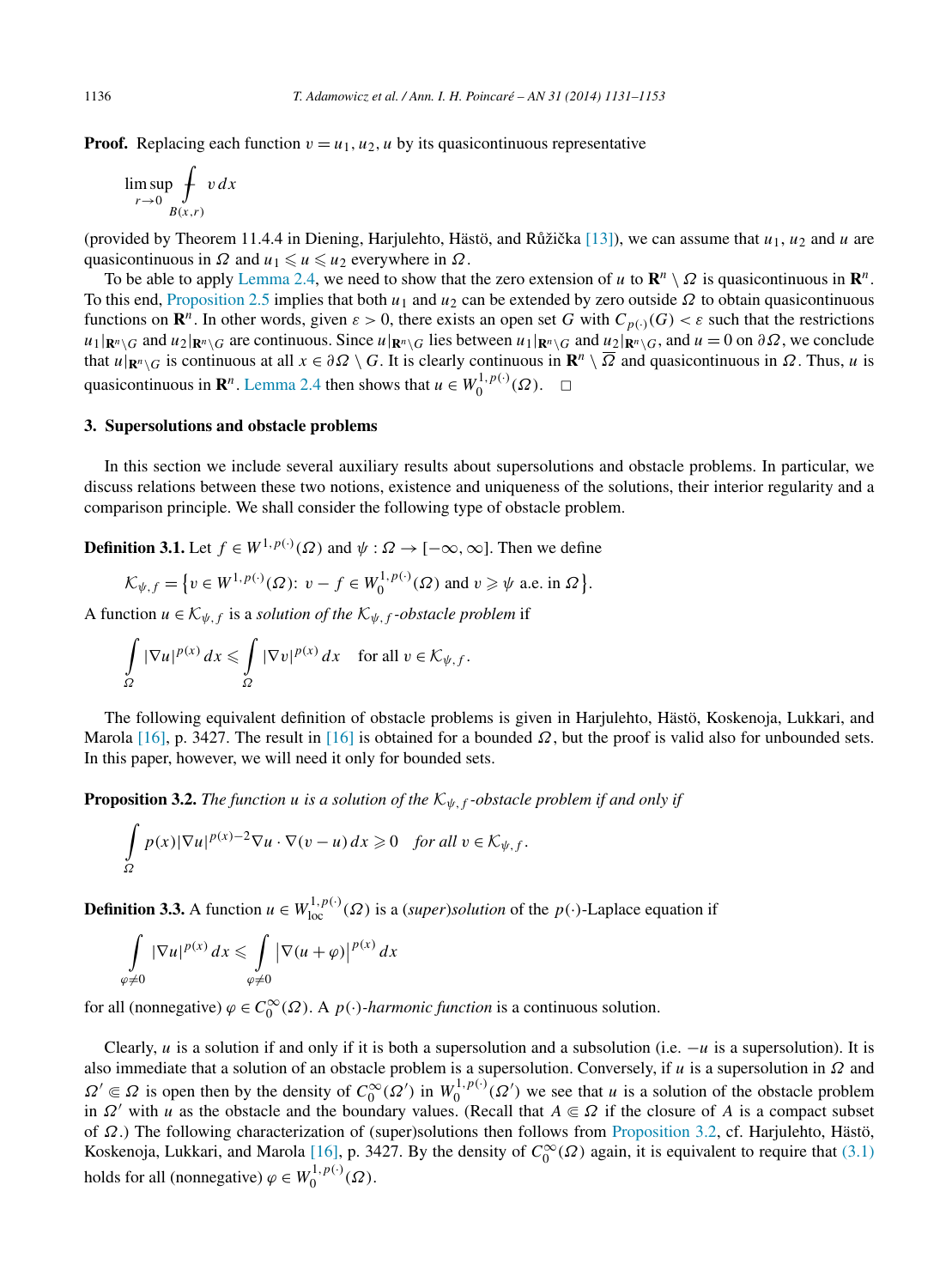<span id="page-6-0"></span>**Proposition 3.4.** *A function*  $u \in W^{1,p(\cdot)}_{loc}(\Omega)$  *is a (super)solution if and only if* 

$$
\int_{\Omega} p(x)|\nabla u|^{p(x)-2}\nabla u \cdot \nabla \varphi \,dx \geqslant 0\tag{3.1}
$$

*for all (nonnegative)*  $\varphi \in C_0^{\infty}(\Omega)$ *.* 

For a function  $u : \Omega \to \mathbf{R}$ , let

 $u^*(x) = \operatorname{ess} \lim_{y \to x} \inf u(y), \quad x \in \Omega.$ 

It is easy to see that *u*<sup>∗</sup> is always lower semicontinuous, see the proof of Theorem 8.22 in Björn and Björn [\[9\].](#page-21-0) We call  $u^*$  the *lsc-regularization* of *u*, and also say that *u* is *lsc-regularized* if  $u = u^*$ .

**Theorem 3.5.** *Assume that u is a supersolution in*  $\Omega$ . Then  $u^*$  *is a quasicontinuous supersolution in*  $\Omega$  *and*  $u^* = u$ *a.e. in Ω. Moreover, if u is quasicontinuous, then u*<sup>∗</sup> = *u q.e. in Ω.*

**Proof.** By Theorem 4.1 (and Remark 4.2) in Harjulehto, Kinnunen, and Lukkari [\[19\],](#page-22-0)  $u^* = u$  a.e., and thus also  $u^*$ is a supersolution. By Theorem 6.1 in Harjulehto, Hästö, Koskenoja, Lukkari, and Marola [\[16\],](#page-22-0) *u*<sup>∗</sup> is superharmonic (see Section [4](#page-8-0) below for the definition of superharmonic functions). It then follows from Theorem 6.7 in Harjulehto and Latvala [\[20\],](#page-22-0) that *u*<sup>∗</sup> is quasicontinuous.

Moreover, if *u* is quasicontinuous, then  $u^* = u$  q.e. in  $\Omega$ , by [Lemma 2.3.](#page-4-0)  $\Box$ 

*In the rest of this section we assume that Ω is a bounded nonempty open set*.

**Theorem 3.6.** *If*  $\psi$  *is bounded from above, f is bounded, and*  $K_{\psi, f} \neq \emptyset$ *, then there exists a solution u of the* <sup>K</sup>*ψ,f -obstacle problem, and the solution is unique up to sets of measure zero. Moreover, <sup>u</sup>*<sup>∗</sup> *is the unique lscregularized solution, and u*<sup>∗</sup> *is bounded.*

**Proof.** The existence is proved as in Appendix I in Heinonen, Kilpeläinen, and Martio [\[22\],](#page-22-0) namely by showing the monotonicity, coercivity and weak continuity for the operator

$$
\mathcal{L}_p(\cdot) : \{ \nabla v : v \in \mathcal{K}_{\psi, f} \} \to L^{p'(\cdot)}(\Omega, \mathbf{R}^n), \quad \text{where } 1/p(x) + 1/p'(x) \equiv 1,
$$

defined by

$$
\langle \mathcal{L}_p(\cdot) \mathbf{v}, \mathbf{u} \rangle := \int_{\Omega} p(x) |\mathbf{v}(x)|^{p(x)-2} \mathbf{v}(x) \cdot \mathbf{u}(x) dx.
$$

These properties are for the variable exponent verified in the same way as in the constant exponent case, cf. Appendix I in [\[22\]](#page-22-0) and p. 3427 in Harjulehto, Hästö, Koskenoja, Lukkari, and Marola [\[16\].](#page-22-0)

The uniqueness follows from Theorem 3.2 in [\[16\].](#page-22-0) Indeed, if *u* and *v* are solutions of the obstacle problem, then both are supersolutions and min{*u*, *v*}  $\in$   $\mathcal{K}_{\psi, f}$ . Theorem 3.2 in [\[16\]](#page-22-0) then implies that  $u \le v$  and  $v \le u$  a.e.

As for the last part,  $u^* = u$  a.e. by Theorem 3.5, and thus  $u^*$  is also a solution of the  $\mathcal{K}_{\psi, f}$ -obstacle problem. Since  $u^*$  is independent of which solution *u* we choose of the  $\mathcal{K}_{\psi,f}$ -obstacle problem, we see that it is the unique lsc-regularized solution.

Let  $M = \max\{\sup|f|, \sup \psi\}$ . Then the truncation  $v := \max\{\min\{u, M\}, -M\}$  of  $u$  at  $\pm M$  is also a solution, and by the uniqueness we see that  $|u^*| \le M$ .  $\Box$ 

**Theorem 3.7.** *Assume that ψ* : *Ω* → [−∞*,*∞*) is continuous* (*as an extended real-valued function*) *and bounded from above, that f is bounded, and that*  $K_{\psi, f} \neq \emptyset$ . Then the lsc-regularized solution of the  $K_{\psi, f}$ -obstacle problem is *continuous.*

**Proof.** See Theorem 4.11 in  $[16]$ .  $\Box$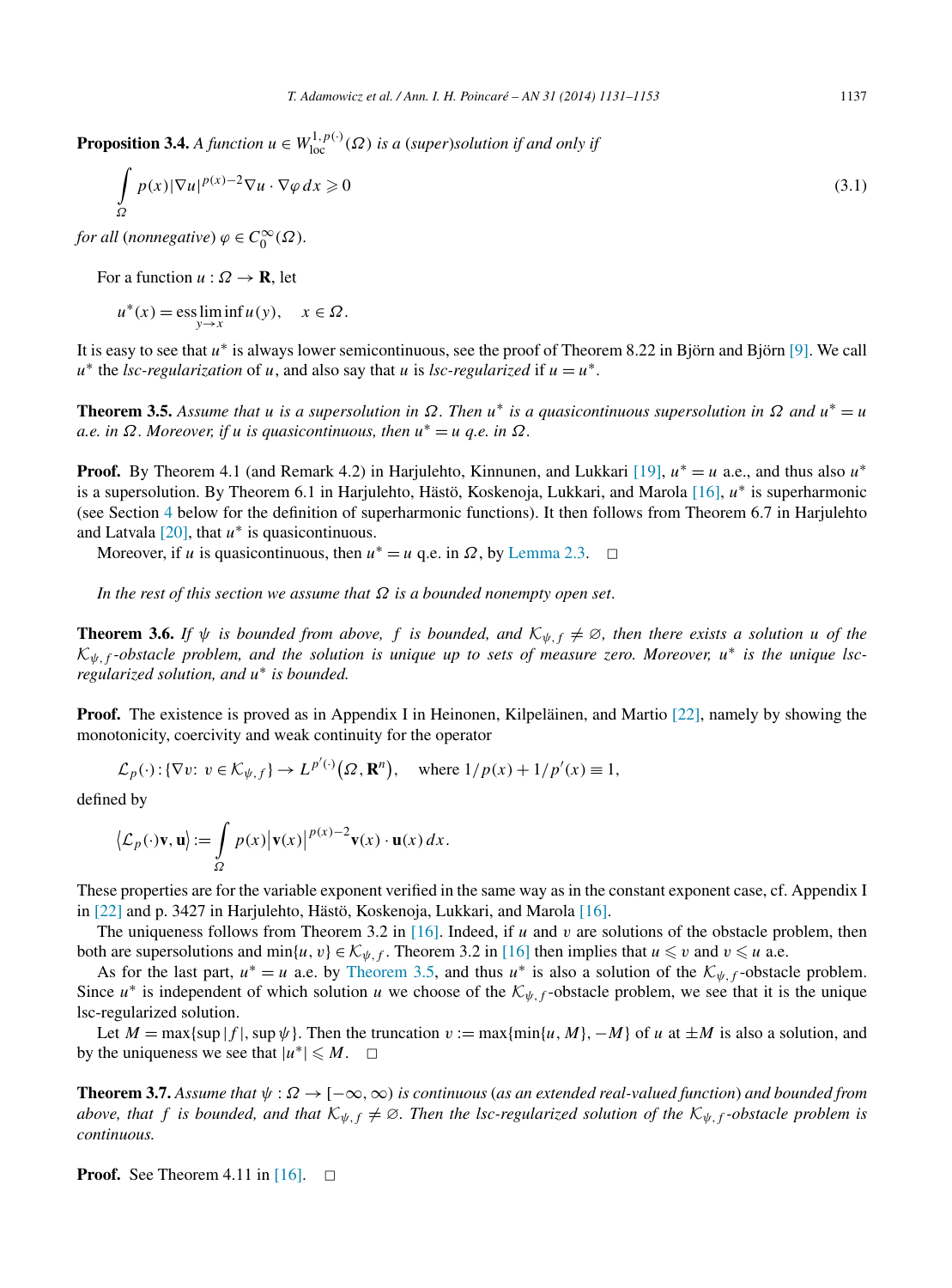<span id="page-7-0"></span>**Remark 3.8.** A direct consequence is that if *u* is a locally bounded solution, in the sense of [Definition 3.3,](#page-5-0) then *u*<sup>∗</sup> is continuous. Indeed, if *u* is a solution, then it is locally a solution of an unrestricted obstacle problem with itself as boundary values. Hence *u*<sup>∗</sup> is locally continuous, i.e. continuous.

**Definition 3.9.** Let  $f \in W^{1,p(\cdot)}(\Omega)$  be bounded. Then we define the *Sobolev solution* Hf of the Dirichlet problem with boundary values *f* to be the continuous solution of the  $\mathcal{K}_{-\infty,f}$ -obstacle problem.

Note that *Hf* depends also on  $p(\cdot)$ . Since  $u = Hf$  is a solution of the unrestricted obstacle problem, i.e. with obstacle  $-\infty$ , it follows that

$$
\int_{\Omega} |\nabla u|^{p(x)} dx \leq \int_{\Omega} |\nabla (u+\varphi)|^{p(x)} dx \tag{3.2}
$$

for all  $\varphi \in W_0^{1,p(\cdot)}(\Omega)$  and in particular for all  $\varphi \in C_0^{\infty}(\Omega)$ . Subtracting

$$
\int_{A} |\nabla u|^{p(x)} dx = \int_{A} |\nabla (u + \varphi)|^{p(x)} dx < \infty,
$$

where  $A = \{x \in \Omega : \varphi(x) = 0\}$ , from both sides of (3.2) shows that *u* is a continuous solution in the sense of [Defini](#page-5-0)[tion 3.3,](#page-5-0) i.e. a  $p(\cdot)$ -harmonic function.

The following comparison principle will be important for us.

**Lemma 3.10** (Comparison principle). If  $f_1, f_2 \in W^{1,p(\cdot)}(\Omega)$  are bounded and  $(f_1 - f_2)_+ \in W_0^{1,p(\cdot)}(\Omega)$ , then  $Hf_1 \leq$ *H*  $f$ <sub>2</sub> *in*  $Ω$ *.* 

It follows that if  $f_1, f_2 \in \text{Lip}(\overline{\Omega})$  and  $f_1 = f_2$  on  $\partial \Omega$ , then  $Hf_1 = Hf_2$ . We can therefore define  $Hf$  for  $f \in$ Lip( $\partial\Omega$ ) to be *Hf* for any extension  $\tilde{f} \in \text{Lip}(\overline{\Omega})$  such that  $\tilde{f} = f$  on  $\partial\Omega$ . Among such extensions are the so-called McShane extensions, see e.g. Theorem 6.2 in Heinonen [\[21\].](#page-22-0)

In view of [Lemma 2.4,](#page-4-0)  $(f_1 - f_2)_+ \in W_0^{1, p(\cdot)}(\Omega)$  whenever  $f_1, f_2 \in W^{1, p(\cdot)}(\Omega)$  are quasicontinuous in  $\mathbb{R}^n$  and  $f_1 \leqslant f_2$  q.e. on  $\partial \Omega$ .

The following generalization of the comparison principle above is sometimes useful. Even though we will not use it in this paper, we have chosen to include it here since the proof of it is not more involved than a direct proof of Lemma 3.10.

**Lemma 3.11** *(Comparison principle for obstacle problems). Let*  $\psi_j : \Omega \to [-\infty, \infty)$  *be bounded from above and*  $f_j \in W^{1,p(\cdot)}(\Omega)$  *be bounded and such that*  $K_{\psi_j,f_j} \neq \emptyset$ . Let further  $u_j$  *be a solution of the*  $K_{\psi_j,f_j}$ -*obstacle problem,*  $j = 1, 2$ . If  $\psi_1 \leq \psi_2$  a.e. in  $\Omega$  and  $(f_1 - f_2)_+ \in W_0^{1, p(\cdot)}(\Omega)$ , then  $u_1 \leq u_2$  a.e. in  $\Omega$ . *Moreover, the lsc-regularizations satisfy*  $u_1^* \leq u_2^*$  everywhere in  $\Omega$ .

**Proof of Lemma 3.10.** Let  $\psi_1 = \psi_2 = -\infty$ . After noting that  $u_1^* = Hf_1$  and  $u_2^* = Hf_2$  the result follows from (the last part of) Lemma 3.11.  $\Box$ 

**Proof of Lemma 3.11.** Let  $u = min\{u_1, u_2\}$ . Then

$$
W_0^{1,p(\cdot)}(\Omega) \ni u_1 - f_1 \ge u - f_1 = \min\{u_1 - f_1, u_2 - f_1\}
$$
  
 
$$
\ge \min\{u_1 - f_1, u_2 - f_2 - (f_1 - f_2)_+\} \in W_0^{1,p(\cdot)}(\Omega).
$$

[Lemma 2.6](#page-4-0) implies that  $u - f_1 \in W_0^{1, p(\cdot)}(\Omega)$ . As  $u \geq \psi_1$  a.e. in  $\Omega$ , we get that  $u \in \mathcal{K}_{\psi_1, f_1}$ . Similarly  $v =$  $max\{u_1, u_2\} \in \mathcal{K}_{\psi_2, f_2}.$ 

Let  $A = \{x \in \Omega : u_1(x) > u_2(x)\}\)$ . Since  $u_2$  is a solution of the  $\mathcal{K}_{\psi_2, f_2}$ -obstacle problem, we have that

$$
\int_{\Omega} |\nabla u_2(x)|^{p(x)} dx \leq \int_{\Omega} |\nabla v(x)|^{p(x)} dx = \int_{A} |\nabla u_1(x)|^{p(x)} dx + \int_{\Omega \setminus A} |\nabla u_2(x)|^{p(x)} dx.
$$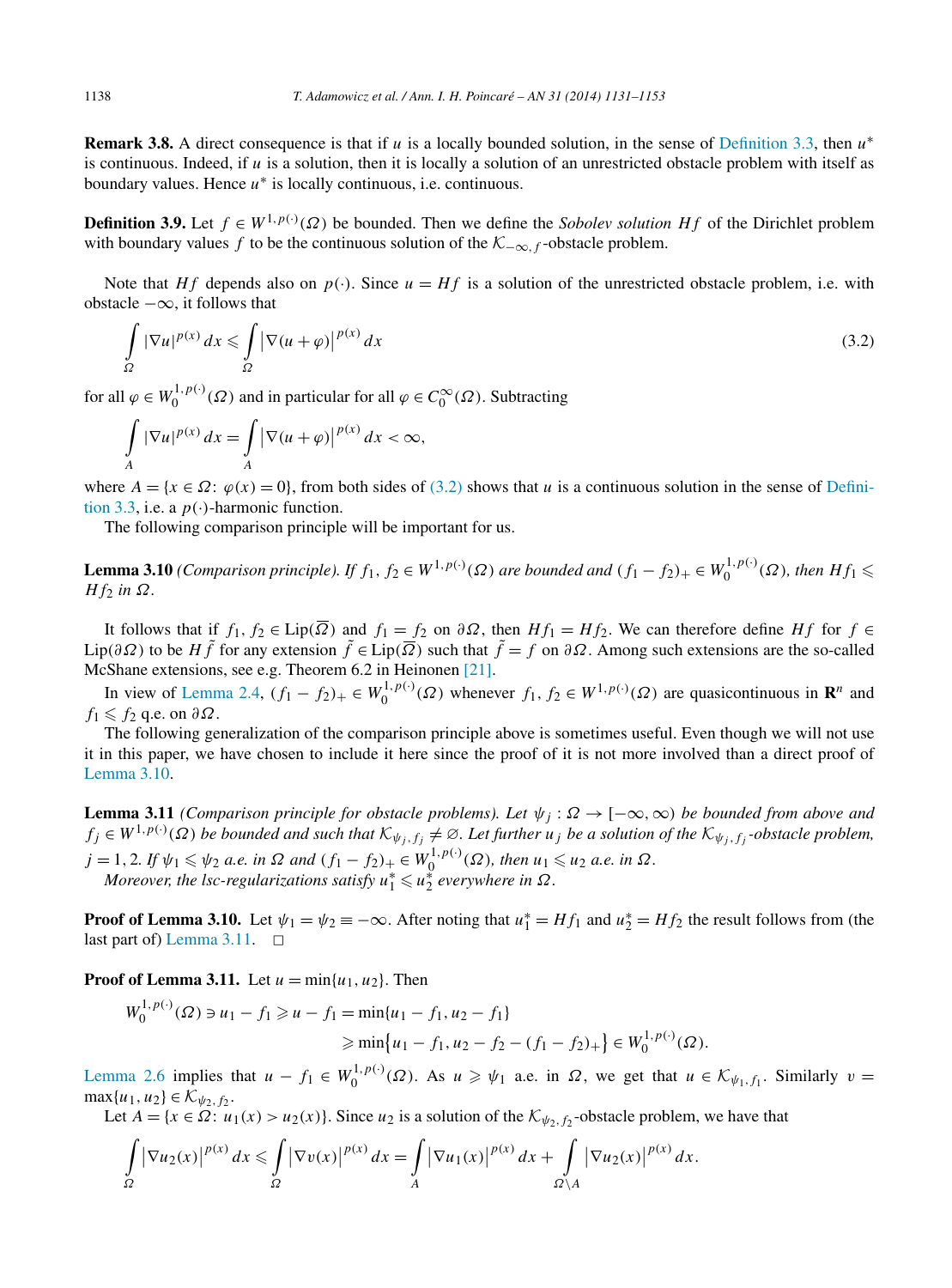<span id="page-8-0"></span>Thus

$$
\int\limits_A |\nabla u_2(x)|^{p(x)} dx \leqslant \int\limits_A |\nabla u_1(x)|^{p(x)} dx.
$$

It follows that

$$
\int_{\Omega} \left|\nabla u(x)\right|^{p(x)} dx = \int_{A} \left|\nabla u_2(x)\right|^{p(x)} dx + \int_{\Omega \setminus A} \left|\nabla u_1(x)\right|^{p(x)} dx \leq \int_{\Omega} \left|\nabla u_1(x)\right|^{p(x)} dx.
$$

As  $u_1$  is a solution of the  $K_{\psi_1, f_1}$ -obstacle problem, so is *u*. By the uniqueness in [Theorem 3.6,](#page-6-0) we have

 $u_1 = u = \min\{u_1, u_2\}$  a.e. in  $\Omega$ ,

and thus  $u_1 \leq u_2$  a.e. in  $\Omega$ .

The pointwise comparison of the lsc-regularizations follows directly from their definitions and the above a.e.-inequality.  $\square$ 

#### **4. Superharmonic functions**

In this section we consider superharmonic functions and show that they are lsc-regularized. This in turn leads to the characterization of bounded superharmonic functions advertised in [Theorem 1.4,](#page-2-0) and to another characterization of general superharmonic functions. These superharmonic functions are often called  $p(\cdot)$ -superharmonic, but to simplify the terminology we have here refrained from making the dependence on  $p(\cdot)$  explicit.

**Definition 4.1.** A function  $u : \Omega \to (-\infty, \infty]$  is *superharmonic* in  $\Omega$  if

- (i) *u* is lower semicontinuous;
- (ii) *u* is finite almost everywhere;
- (iii) for every nonempty open set  $\Omega' \in \Omega$  and all functions  $v \in C(\overline{\Omega}')$  which are  $p(\cdot)$ -harmonic in  $\Omega'$  and satisfy  $v \leq u$  on  $\partial \Omega'$ , it is true that  $v \leq u$  in  $\Omega'$ .

A function  $u : \Omega \to [-\infty, \infty)$  is *subharmonic* if  $-u$  is superharmonic.

In the variable exponent literature superharmonic functions are often assumed to belong to  $L_{loc}^t(\Omega)$  for some  $t > 0$ , see e.g. Latvala, Lukkari, and Toivanen [\[25\].](#page-22-0) For our purposes the more general definition above is sufficient. In the constant  $p$  case condition (ii) is usually replaced by the equivalent condition

 $(ii')$  *u*  $\neq$  ∞ in every component of *Ω*.

Whether this equivalence is true also for variable exponents is not known. However, for the results in this paper we could as well have replaced (ii) by  $(ii')$  and required that  $u$  in [Theorem 4.4](#page-9-0) satisfies  $(ii')$ .

The following lemma is well known and easily proved directly from the definition.

**Lemma 4.2.** *If u and v are superharmonic, then so is*  $\min\{u, v\}$ *.* 

The following result is well known for constant *p*, but seems to be new in the variable exponent setting.

**Theorem 4.3.** *If a function is superharmonic, then it is lsc-regularized.*

**Proof.** Let *u* be a superharmonic function and  $x_0 \in \Omega$  be arbitrary. Since *u* is lower semicontinuous,

 $u(x_0) \le \liminf_{y \to x_0} u(y) \le \text{ess}\liminf_{y \to x_0} u(y) =: u^*(x_0).$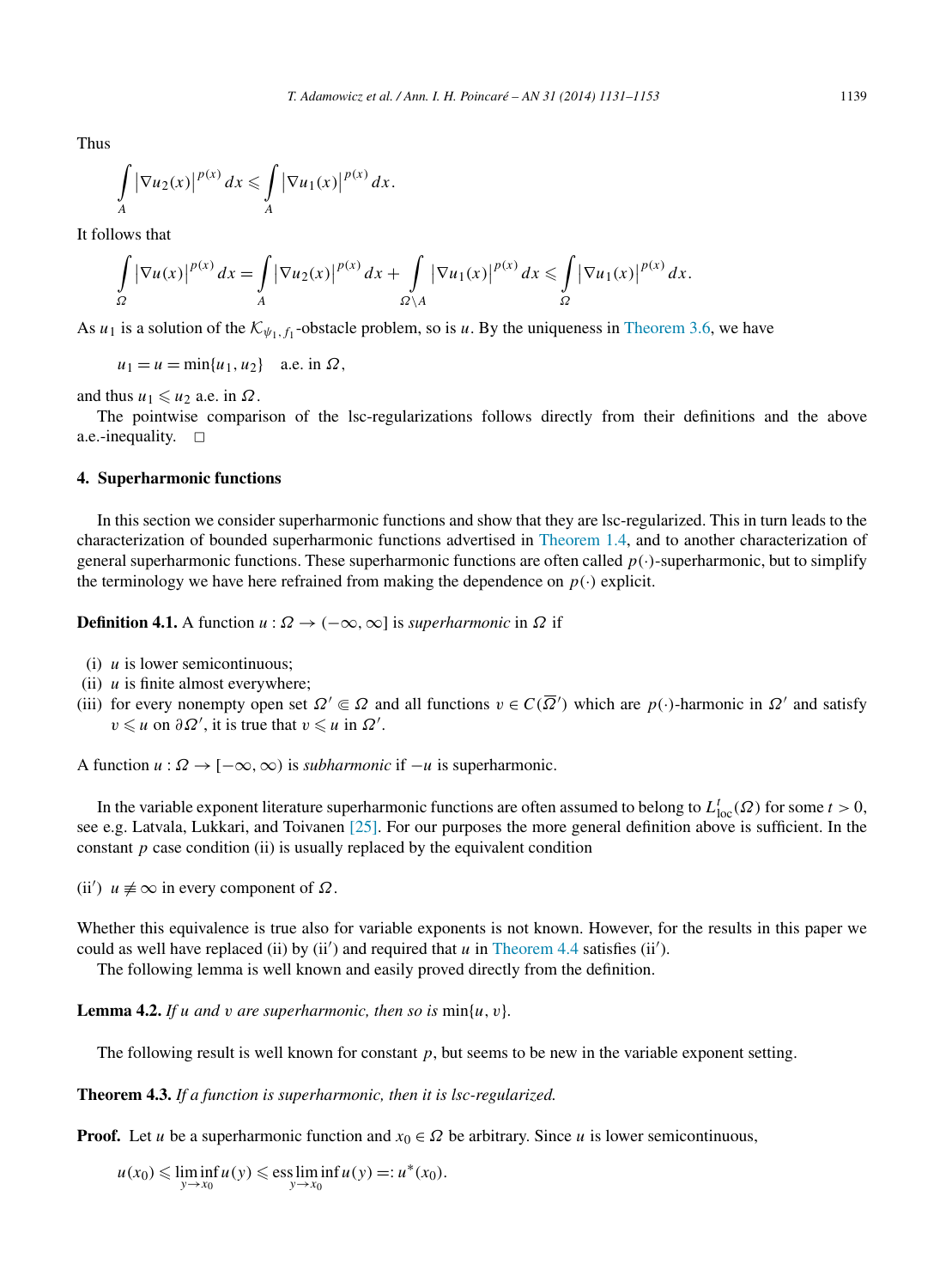<span id="page-9-0"></span>In order to obtain the converse inequality we assume first that  $u$  is bounded from above. Without loss of generality we can assume that  $u(x_0) > 0$ . Let  $0 < \delta \leq u(x_0)$  be arbitrary. By the lower semicontinuity of *u*, we can find a ball *B*  $\Rightarrow$  *x*<sub>0</sub> such that 2*B* ∈ *Ω* and *u*  $\ge$  *u*(*x*<sub>0</sub>) − *δ* in 2*B*. Then *v* = *u* − (*u*(*x*<sub>0</sub>) − *δ*) is a bounded nonnegative superharmonic function in 2*B*.

Theorem 6.5 in Harjulehto, Hästö, Koskenoja, Lukkari, and Marola [\[16\]](#page-22-0) provides us with an increasing sequence of continuous supersolutions  $v_j$  in *B* such that  $v_j \nearrow v$  everywhere in *B*. Theorem 3.7 and Remark 3.8 in Harjulehto, Kinnunen, and Lukkari [\[19\]](#page-22-0) imply the following weak Harnack inequality for sufficiently small *R >* 0 and some  $q > 0$ ,

$$
\oint_{B(x_0, 2R)} v_j^q dx \leqslant C \Big( \underset{B(x_0, R)}{\text{ess inf}} v_j + R \Big)^q, \tag{4.1}
$$

where the constants *q* and *C* depend on the bound for *v*, but not on *R*. Indeed, the proof of Lemma 3.6 in [\[19\]](#page-22-0) reveals that for a bounded *v*, the  $L^s(B(x_0, 4R))$ -norm in (3.33) in [\[19\]](#page-22-0) can be substituted by the  $L^\infty(\Omega)$ -norm, which gives the independence of *q* on *R*. We can clearly assume that  $q < 1$ . Since  $v_j$  is continuous, the right-hand side in (4.1) is majorized by

$$
C(v_j(x_0)+R)^q\leqslant C(v(x_0)+R)^q=C(\delta+R)^q\leqslant C(\delta^q+R^q).
$$

Inserting this into (4.1) and letting  $j \to \infty$  gives

$$
C(\delta^q + R^q) \geq \int\limits_{B(x_0, 2R)} (u - (u(x_0) - \delta))^q dx \geq \int\limits_{B(x_0, 2R)} u^q dx - (u(x_0) - \delta)^q.
$$

Hence

$$
\left(u(x_0)-\delta\right)^q + C\delta^q \geq \int\limits_{B(x_0,2R)} u^q\,dx - C R^q \geq \left(\underset{B(x_0,2R)}{\text{ess inf }}u\right)^q - C R^q \to u^*(x_0)^q,
$$

as  $R \to 0$ . Since  $\delta$  was arbitrary, we conclude that  $u(x_0) \geq u^*(x_0)$  if *u* is bounded from above.

Let us now consider the case when *u* is unbounded. Let  $a < u^*(x_0)$  be real. Then  $u_a := \min\{u, a\}$  is superharmonic, by [Lemma 4.2,](#page-8-0) and thus  $u_a$  is lsc-regularized by the first part of the proof. Hence

$$
u(x_0) \ge u_a(x_0) = \underset{y \to x_0}{\text{ess lim}} \inf u_a(y) = \min \Big\{ a, \underset{y \to x_0}{\text{ess lim}} \inf u(y) \Big\} = \min \big\{ a, u^*(x_0) \big\} = a.
$$

As *a* was arbitrary we see that  $u(x_0) \ge u^*(x_0)$ .  $\Box$ 

We are now ready to obtain the characterization of superharmonic functions in [Theorem](#page-2-0) 1.4, i.e. that a function locally bounded from above is superharmonic if and only if it is an lsc-regularized supersolution.

**Proof of Theorem 1.4.** Assume first that *u* is superharmonic. Then *u* is lsc-regularized by [Theorem 4.3.](#page-8-0) That *u* is locally bounded from below follows directly from the lower semicontinuity (and the fact that *u* does not take the value −∞). Hence *u* is locally bounded and Corollary 6.6 in Harjulehto, Hästö, Koskenoja, Lukkari, and Marola [\[16\]](#page-22-0) shows that *u* is a supersolution.

The converse follows directly from Theorem 6.1 in [\[16\].](#page-22-0)  $\Box$ 

For unbounded functions the characterization is (necessarily) a bit more involved.

**Theorem 4.4.** *Let*  $u : \Omega \to (-\infty, \infty]$  *be a function which is finite a.e. Then the following are equivalent:* 

- (a) *u is superharmonic in Ω*;
- (b)  $\min\{u, k\}$  *is superharmonic in*  $\Omega$  *for all*  $k = 1, 2, \ldots$ ;
- (c) *u is lsc-regularized, and*  $min\{u, k\}$  *is a supersolution in*  $\Omega$  *for all*  $k = 1, 2, \ldots$ ;
- (d) min{ $u, k$ } *is an lsc-regularized supersolution in*  $\Omega$  *for all*  $k = 1, 2, \ldots$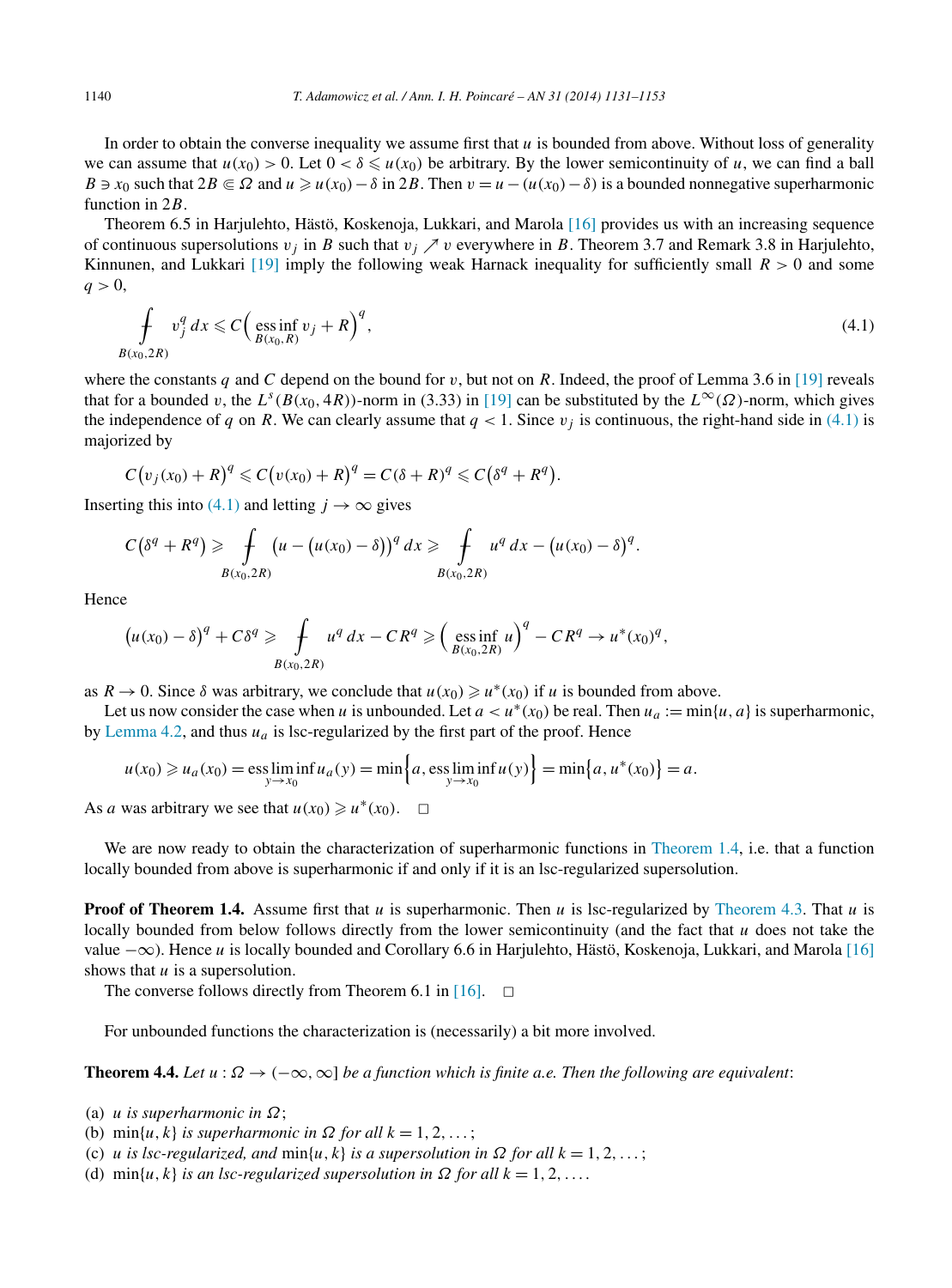<span id="page-10-0"></span>**Proof.** (a)  $\Rightarrow$  (b) This follows from [Lemma 4.2.](#page-8-0)

(b)  $\Rightarrow$  (a) That *u* is lower semicontinuous follows directly from the fact that min{*u, k*}, *k* = 1*,* 2*,...*, are lower semicontinuous. Let next  $\Omega' \subseteq \Omega$  be a nonempty open set and  $v \in C(\overline{\Omega}')$  be  $p(\cdot)$ -harmonic in  $\Omega'$  satisfying  $v \leq u$ on  $\partial\Omega'$ . Let  $m = \sup_{\overline{\Omega'}} v < \infty$  and let  $k > m$  be a positive integer. Then  $v \leq \min\{u, k\}$  on  $\partial\Omega'$ . Since  $\min\{u, k\}$  is superharmonic it follows that  $v \leq \min\{u, k\} \leq u$  in  $\Omega'$ . Thus *u* is superharmonic.

(b)  $\Leftrightarrow$  (d) This follows from [Theorem 1.4.](#page-2-0)

 $(a) \Rightarrow (c)$  That *u* is lsc-regularized follows from [Theorem 4.3.](#page-8-0) That min{*u*, k} is a supersolution follows from the already shown implication (a)  $\Rightarrow$  (d).

 $(c) \Rightarrow$  (d) It is enough to show that min{*u, k*} is lsc-regularized, but this follows directly from the fact that *u* is lsc-regularized.  $\Box$ 

## **5. The Kellogg property**

*From now on we assume that Ω is a bounded nonempty open set*.

In this section we extend the definition of Sobolev solutions of the Dirichlet problem [\(Definition](#page-7-0) 3.9) to continuous boundary data and show that the solutions are  $p(\cdot)$ -harmonic. We also introduce regular and irregular boundary points and prove the Kellogg property.

**Definition 5.1.** Given  $f \in C(\partial \Omega)$ , define  $Hf : \Omega \to \mathbf{R}$  by

$$
Hf(x) = \sup_{\text{Lip}(\partial \Omega) \ni \varphi \leq f} H\varphi(x), \quad x \in \Omega.
$$

Here we abuse notation, since if  $f \in W^{1,p(\cdot)}(\Omega)$ , then  $Hf$  has already been defined by [Definition 3.9.](#page-7-0) However, as continuous functions can be uniformly approximated by Lipschitz functions, the comparison principle [\(Lemma 3.10\)](#page-7-0), together with the fact that  $H(f + a) = Hf + a$  for  $a \in \mathbb{R}$ , shows that the two definitions of  $Hf$  coincide in this case.

The comparison principle [\(Lemma](#page-7-0) 3.10) extends immediately to functions in *C(∂Ω)* in the following way.

**Lemma 5.2** *(Comparison principle). If*  $f_1, f_2 \in C(\partial \Omega)$  *and*  $f_1 \leq f_2$  *q.e. on*  $\partial \Omega$ *, then*  $Hf_1 \leq Hf_2$  *in*  $\Omega$ *.* 

Let us next show that *Hf* is indeed  $p(\cdot)$ -harmonic even for  $f \in C(\partial \Omega)$ .

**Lemma 5.3.** *Let f* ∈ *C(∂Ω). Then Hf is p(*·*)-harmonic in Ω and*

$$
Hf(x) = \inf_{\text{Lip}(\partial\Omega) \ni \varphi \ge f} H\varphi(x) = \lim_{j \to \infty} Hf_j(x), \quad x \in \Omega,
$$

*for every sequence*  ${f_j}_{j=1}^{\infty}$  *of functions in* Lip( $\partial\Omega$ ) *converging uniformly to*  $f$ .

**Proof.** Let *f<sub>j</sub>* ∈ Lip( $\partial \Omega$ ) be such that sup<sub> $\partial \Omega$ </sub> |*f* − *f<sub>j</sub>*| < 1/*j*, *j* = 1, 2, .... Then sup<sub> $\partial \Omega$ </sub> |*f<sub>j'</sub>* − *f<sub>j''</sub>*| ≤ 2/*j* whenever  $j', j'' \geq j$ , and the comparison principle implies that for all  $x \in \Omega$ ,

$$
Hf_{j'}(x) - \frac{2}{j} \le Hf_{j''}(x) \le Hf_{j'}(x) + \frac{2}{j},
$$

i.e. the sequence  ${Hf_j(x)}_{j=1}^{\infty}$  is a Cauchy sequence. Hence, the limit  $h(x) := \lim_{j\to\infty} Hf_j(x)$  exists, and is a *p*(·)-harmonic function in *Ω*, by the uniform convergence result in Corollary 5.3 in Harjulehto, Hästö, Koskenoja, Lukkari, and Marola [\[16\].](#page-22-0) Using the comparison principle again, it follows that

$$
h(x) = \lim_{j \to \infty} H(f_j - 1/j)(x) \leq \sup_{\text{Lip}(\partial \Omega) \ni \varphi \leq f} H\varphi(x)
$$
  

$$
\leq \inf_{\text{Lip}(\partial \Omega) \ni \varphi \geq f} H\varphi(x) \leq \lim_{j \to \infty} H(f_j + 1/j)(x) = h(x). \qquad \Box
$$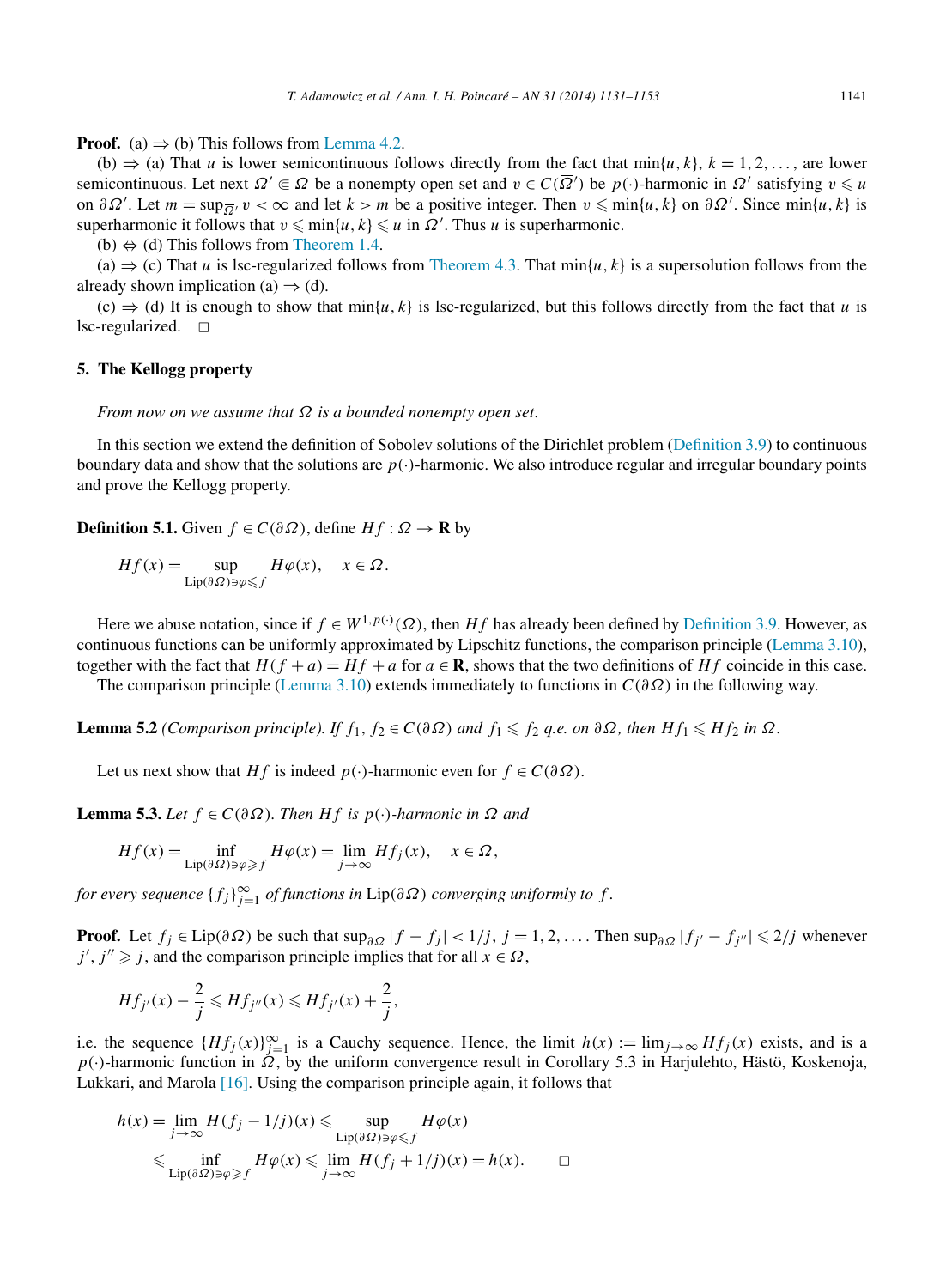<span id="page-11-0"></span>**Definition 5.4.** Let  $x_0 \in \partial \Omega$ . Then  $x_0$  is *regular* if

$$
\lim_{\Omega \ni y \to x_0} Hf(y) = f(x_0) \quad \text{for all } f \in C(\partial \Omega).
$$

We also say that  $x_0$  is *irregular* if it is not regular.

See [Theorem](#page-16-0) 7.1 below for characterizations of regular boundary points.

Next we establish the Kellogg property [\(Theorem](#page-1-0) 1.1), which says that q.e. boundary point is regular. The proof is based on the following pasting lemma, which may be of independent interest.

**Lemma 5.5.** Let  $x \in \partial \Omega$  and  $B = B(x, r)$ . Let  $f \in Lip(\partial \Omega)$  be such that  $f = M$  on  $B \cap \partial \Omega$ , where  $M := \sup_{\partial \Omega} f$ . *Let further*

$$
u = \begin{cases} Hf & \text{in } \Omega, \\ M & \text{in } B \setminus \Omega. \end{cases}
$$

*Then u is a quasicontinuous supersolution in B.*

**Proof.** Extend *f* to a Lipschitz function on  $\overline{\Omega}$  and let  $f = M$  on  $B \setminus \overline{\Omega}$ . Then  $f \in Lip(B) \subset W^{1,p(\cdot)}(B)$ . Let

$$
v = \begin{cases} u - f & \text{in } B \cup \Omega, \\ 0 & \text{otherwise.} \end{cases}
$$

Then  $v = 0$  in  $\mathbb{R}^n \setminus \Omega$  and  $v = Hf - f \in W_0^{1, p(\cdot)}(\Omega)$ . As *v* is continuous in  $\Omega$ , [Proposition 2.5](#page-4-0) shows that  $v \in \Omega$  $W^{1,p(\cdot)}(B)$  and that *v* is quasicontinuous. Thus  $u \in W^{1,p(\cdot)}(B)$  and *u* is quasicontinuous in *B*. By the comparison principle [\(Lemma 5.2\)](#page-10-0),  $u \le M$  in *B*.

To show that *u* is a supersolution in *B*, let  $\varphi \in C_0^{\infty}(B)$  be nonnegative. We shall prove the inequality

$$
\int\limits_{\varphi\neq 0}|\nabla u|^{p(x)}\,dx\leqslant \int\limits_{\varphi\neq 0}|\nabla (u+\varphi)|^{p(x)}\,dx.
$$

Let  $\varphi' := \min{\{\varphi, M - u\}} \in W_0^{1, p(\cdot)}(B)$ , which is quasicontinuous and nonnegative in *B*. Then  $\varphi' = 0$  in  $B \setminus \Omega$  and hence  $\varphi' \in W_0^{1, p(\cdot)}(B \cap \Omega)$ , by [Proposition 2.5.](#page-4-0) Since *u* is  $p(\cdot)$ -harmonic in  $B \cap \Omega$ , we have that

$$
\int\limits_{\varphi'\neq 0}|\nabla u|^{p(x)}\,dx\leqslant \int\limits_{\varphi'\neq 0}|\nabla (u+\varphi')|^{p(x)}\,dx.
$$

Note that  $\varphi' = 0 \neq \varphi$  if and only if  $u = M$ , in which case  $\nabla u = 0$  a.e. Thus

$$
\int\limits_{\varphi\neq 0}|\nabla u|^{p(x)}\,dx=\int\limits_{\varphi'\neq 0}|\nabla u|^{p(x)}\,dx\leqslant \int\limits_{\varphi'\neq 0}|\nabla (u+\varphi')|^{p(x)}\,dx.
$$

As  $u + \varphi' = \min\{u + \varphi, M\}$  we have  $|\nabla(u + \varphi')| \leq |\nabla(u + \varphi)|$ . Since  $\varphi \neq 0$  whenever  $\varphi' \neq 0$ , this finishes the proof.  $\square$ 

**Proof of Theorem 1.1.** For each  $j = 1, 2, \ldots$ , we can cover  $\partial \Omega$  by a finite number of balls  $B_{j,k} = B(x_{j,k}, 1/j)$ ,  $1 \le k \le N_j$ . Let *ϕ<sub>j,k</sub>* be a Lipschitz function with support in 3*B<sub>j,k</sub>* such that  $0 \le \varphi_{j,k} \le 1$  and  $\varphi_{j,k} = 1$  on 2*B<sub>j,k</sub>*. Let further  $\varphi_{j,k,q} = q\varphi_{j,k}$  for  $0 < q \in \mathbf{Q}$ . Consider the sets

$$
I_{j,k,q} = \left\{ x \in \overline{B}_{j,k} \cap \partial \Omega : \liminf_{\Omega \ni y \to x} H \varphi_{j,k,q}(y) < \varphi_{j,k,q}(x) = q \right\}.
$$

Note that  $I_{j,k,q}$  contains only irregular points. Let further

$$
u_{j,k,q} = \begin{cases} H\varphi_{j,k,q} & \text{in } \Omega, \\ q & \text{in } 2B_{j,k} \setminus \Omega, \end{cases}
$$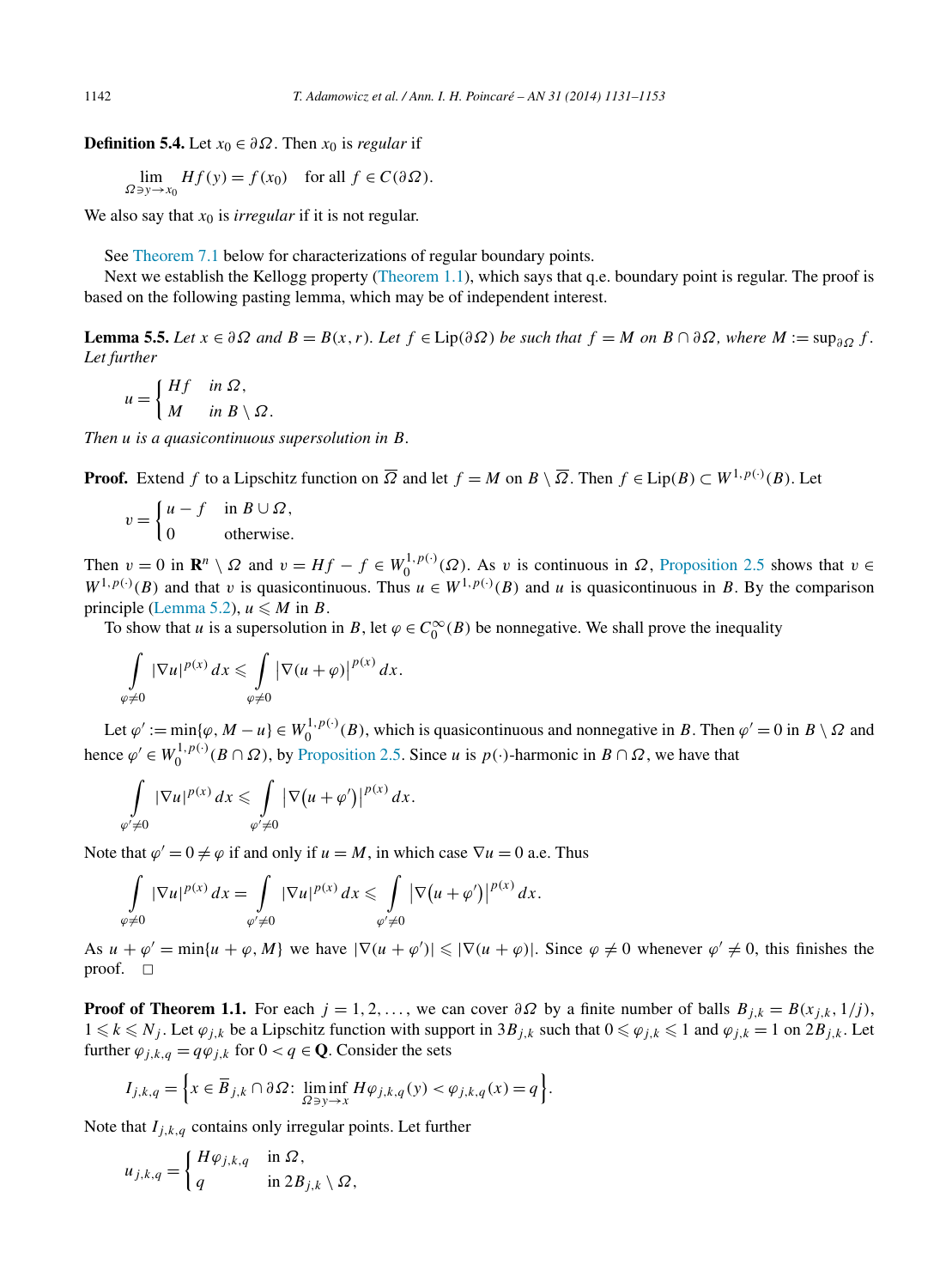<span id="page-12-0"></span>which is a quasicontinuous supersolution in  $2B_{j,k}$  by [Lemma 5.5.](#page-11-0) As  $u_{j,k,q}$  is continuous in  $\Omega$ , we have  $u_{j,k,q}^* =$ *H* $φ_{j,k,q}$  in  $Ω$ . By [Theorem 3.5,](#page-6-0)  $u_{j,k,q}^* = u_{j,k,q}$  q.e. in  $2B_{j,k}$  and hence

$$
q = u_{j,k,q}(x) = u_{j,k,q}^*(x) = \liminf_{\Omega \ni y \to x} u_{j,k,q}^*(y) = \liminf_{\Omega \ni y \to x} H\varphi_{j,k,q}(y)
$$

for q.e.  $x \in \overline{B}_{j,k} \cap \partial \Omega$ . Thus  $C_{p(\cdot)}(I_{j,k,q}) = 0$ .

Now consider a function  $\varphi \in C(\partial \Omega)$  and assume that we do not have

$$
\lim_{\Omega \ni y \to x} H\varphi(y) = \varphi(x)
$$

for some  $x \in \partial \Omega$ . By considering  $-\varphi$  if necessary, and adding a constant, we can assume that  $\varphi \ge 0$  and that lim inf<sub> $\Omega \ni y \to x$ </sub>  $H\varphi(y) < \varphi(x)$ .

Since  $\varphi$  is continuous we can find a ball  $B_{i,k}$  containing the point *x* so that

$$
M := \inf_{3B_{j,k} \cap \partial \Omega} \varphi > \liminf_{\Omega \ni y \to x} H\varphi(y) \geq 0.
$$

We can then also find a rational *q* such that  $M > q > \liminf_{\Omega \ni y \to x} H\varphi(y)$ .

Thus,  $\varphi_{j,k,q} \leq \varphi$  on  $\partial \Omega$ , and hence, by the comparison principle [\(Lemma 5.2\)](#page-10-0),

$$
\liminf_{\Omega\ni y\to x}H\varphi_{j,k,q}(y)\leqslant \liminf_{\Omega\ni y\to x}H\varphi(y)
$$

i.e.  $x \in I_{i,k,q}$ . Thus the set of irregular points

$$
I_{p(\cdot)} = \bigcup_{j=1}^{\infty} \bigcup_{k=1}^{N_j} \bigcup_{\substack{q \in \mathbf{Q} \\ q>0}} I_{j,k,q},\tag{5.1}
$$

is a countable union of sets of zero  $p(\cdot)$ -capacity, and hence itself of zero  $p(\cdot)$ -capacity.  $\Box$ 

**Remark 5.6.** It is easy to see that

$$
I_{j,k,q} = \bigcup_{l=1}^{\infty} (\overline{B}_{j,k} \cap \partial \Omega \cap \overline{\{y \in \Omega : H\varphi_{j,k,q}(y) < q-1/l\}}),
$$

is a countable union of compact sets. Together with the identity (5.1) this shows that  $I_{p(\cdot)}$  is an  $F_{\sigma}$  set.

# **6. Removable singularities**

In this section we are going to prove [Theorem 1.3.](#page-2-0) Let us first state it in a slightly more precise form.

**Theorem 6.1.** *Let F* ⊂ *Ω be relatively closed and such that*  $C_{p(·)}(F) = 0$ *. Let u be a bounded*  $p(·)$ *-harmonic function in Ω* \ *F. Then u has a unique p(*·*)-harmonic extension to Ω given by*

$$
U(x) = \underset{\Omega \setminus F \ni y \to x}{\text{ess lim inf}} u(y), \quad x \in \Omega.
$$

If moreover  $u \in W^{1,p(\cdot)}(\Omega \setminus F)$ , then  $U \in W^{1,p(\cdot)}(\Omega)$  and  $||U||_{W^{1,p(\cdot)}(\Omega)} = ||u||_{W^{1,p(\cdot)}(\Omega \setminus F)}$ .

Note that the boundedness assumption cannot be omitted even in the constant  $p$  case, as shown by the function  $u(x) = -|x|^{(p-n)/(p-1)}$ , which is *p*-harmonic in  $B(0, 1) \setminus \{0\} \subset \mathbb{R}^n$  but not in  $B(0, 1)$ . It also shows that the assumption that *u* be bounded from below cannot be dropped from [Theorem 6.2](#page-13-0) below either.

Theorem 6.1 follows directly from [Proposition 6.4](#page-15-0) below and the following removability result for bounded superharmonic functions.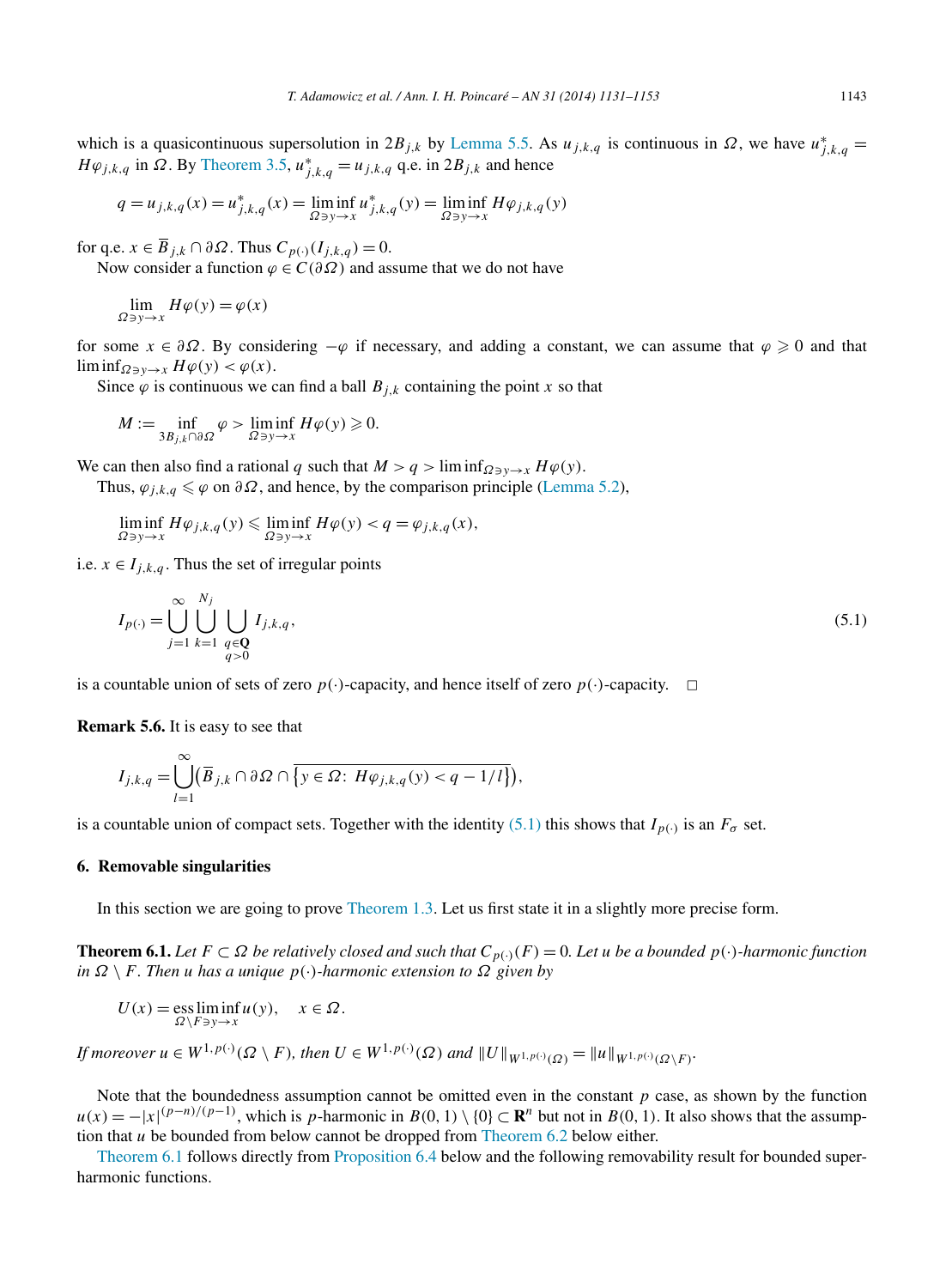<span id="page-13-0"></span>**Theorem 6.2.** Let  $F \subset \Omega$  be relatively closed and such that  $C_{p(\cdot)}(F) = 0$ . Let *u* be a superharmonic function in  $\Omega \setminus F$ *which is bounded from below. Then u has a unique superharmonic extension U to Ω given by*

$$
U(x) = \underset{\Omega \setminus F \ni y \to x}{\text{ess lim inf}} u(y), \quad x \in \Omega.
$$

If moreover  $u \in W^{1,p(\cdot)}(\Omega \setminus F)$ , then  $U \in W^{1,p(\cdot)}(\Omega)$  and  $||U||_{W^{1,p(\cdot)}(\Omega)} = ||u||_{W^{1,p(\cdot)}(\Omega \setminus F)}$ .

To prove Theorem 6.2 we need the following lemma. It is similar to Lemma 3.1 in Lukkari [\[28\],](#page-22-0) but since one also needs that  $0 \le \varphi_j \le 1$ , we provide the short proof and clarify this point.

**Lemma 6.3.** Let K be a compact set. If  $C_{p(\cdot)}(K) = 0$ , then there exists a sequence  $\{\varphi_j\}_{j=1}^{\infty}$  of  $C^{\infty}(\mathbf{R}^n)$  functions with *the following properties*:

(a)  $0 \le \varphi_j \le 1$  *in*  $\mathbb{R}^n$  *and*  $\varphi_j \equiv 0$  *in a neighbourhood of*  $K$ ; (b)  $\lim_{j \to \infty} \int_{\Omega} |\nabla \varphi_j|^{p(x)} dx = 0;$ (c)  $\lim_{i\to\infty} \varphi_i = 1$  *and*  $\lim_{i\to\infty} \nabla \varphi_i = 0$  *a.e.* in  $\mathbb{R}^n$ .

**Proof.** By Lemma 10.1.9 in Diening, Harjulehto, Hästö, and Růžička [\[13\],](#page-22-0) the infimum in the definition of  $C_{p(\cdot)}(K)$ can be taken over all nonnegative  $u \in C^{\infty}(\mathbb{R}^n)$  such that  $u \geq 1$  in a neighbourhood of K. In fact, it follows from the proof (which implicitly uses the standard mollification through Theorem 9.1.6 in [\[13\]\)](#page-22-0) that one can also assume that  $0 \le u \le 1$ . Thus, there are  $u_j \in C^\infty(\mathbf{R}^n)$  such that  $0 \le u_j \le 1$  in  $\mathbf{R}^n$ ,  $u = 1$  in a neighbourhood of *K* and

$$
\int_{\mathbf{R}^n} \left( u_j^{p(x)} + |\nabla u_j|^{p(x)} \right) dx \to 0, \quad \text{as } j \to \infty.
$$

Letting  $\varphi_i = 1 - u_i$  and passing to a subsequence then finishes the proof.  $\Box$ 

In what follows the Lebesgue measure of a set in  $\mathbb{R}^n$  is denoted by  $|\cdot|$ .

**Proof of Theorem 6.2.** We first show the uniqueness. Let *V* be any superharmonic extension of *u*. Since *V* is lsc-regularized, by [Theorem 4.3,](#page-8-0) and  $|F| = 0$ , we see that

$$
V(x) = \underset{\Omega \ni y \to x}{\text{ess lim}} \inf V(y) = \underset{\Omega \setminus F \ni y \to x}{\text{ess lim}} \inf u(y) = U(x), \quad x \in \Omega,
$$

which shows the uniqueness.

Let us now turn to the existence. Assume to begin with that *u* is bounded. By [Theorem 1.4,](#page-2-0) *u* is an lsc-regularized supersolution in  $\Omega \setminus F$ . It is straightforward that *U* is bounded and lsc-regularized in  $\Omega$  and that  $U = u$  in  $\Omega \setminus F$ . We shall show that *U* is a supersolution in *Ω*, and thus a bounded superharmonic extension of *u*, by [Theorem 1.4](#page-2-0) again, as required.

First, we show that  $U \in W^{1,p(\cdot)}_{loc}(\Omega)$ . Let  $B \subseteq \Omega$  be a ball and  $\eta \in C_0^{\infty}(B)$  be such that  $0 \le \eta \le 1$  and  $\eta = 1$  in  $\frac{1}{2}B$ . Let  $\{\varphi_j\}_{j=1}^{\infty}$  be as in Lemma 6.3, with  $K = F \cap \text{supp } \eta$ , and consider  $\eta_j = \eta \varphi_j$ . Since *u* is bounded, we may assume that  $u \le 0$ . Then  $-u\eta_f^{p^+} \in W_0^{1,p(\cdot)}(\Omega \setminus F)$  is nonnegative and compactly supported in  $\Omega \setminus F$ . Thus we have

$$
\int_{\Omega} p(x)|\nabla u|^{p(x)-2}\nabla u \cdot \left(-\eta_j^{p^+}\nabla u - p^+u\eta_j^{p^+-1}\nabla \eta_j\right)dx \geqslant 0.
$$

Hence,

$$
\int_{\Omega} p(x)|\nabla u|^{p(x)} \eta_j^{p^+} dx \leqslant p^+ \int_{\Omega} p(x)|\nabla u|^{p(x)-1}|u|\eta_j^{p^+-1}|\nabla \eta_j| dx.
$$
\n
$$
(6.1)
$$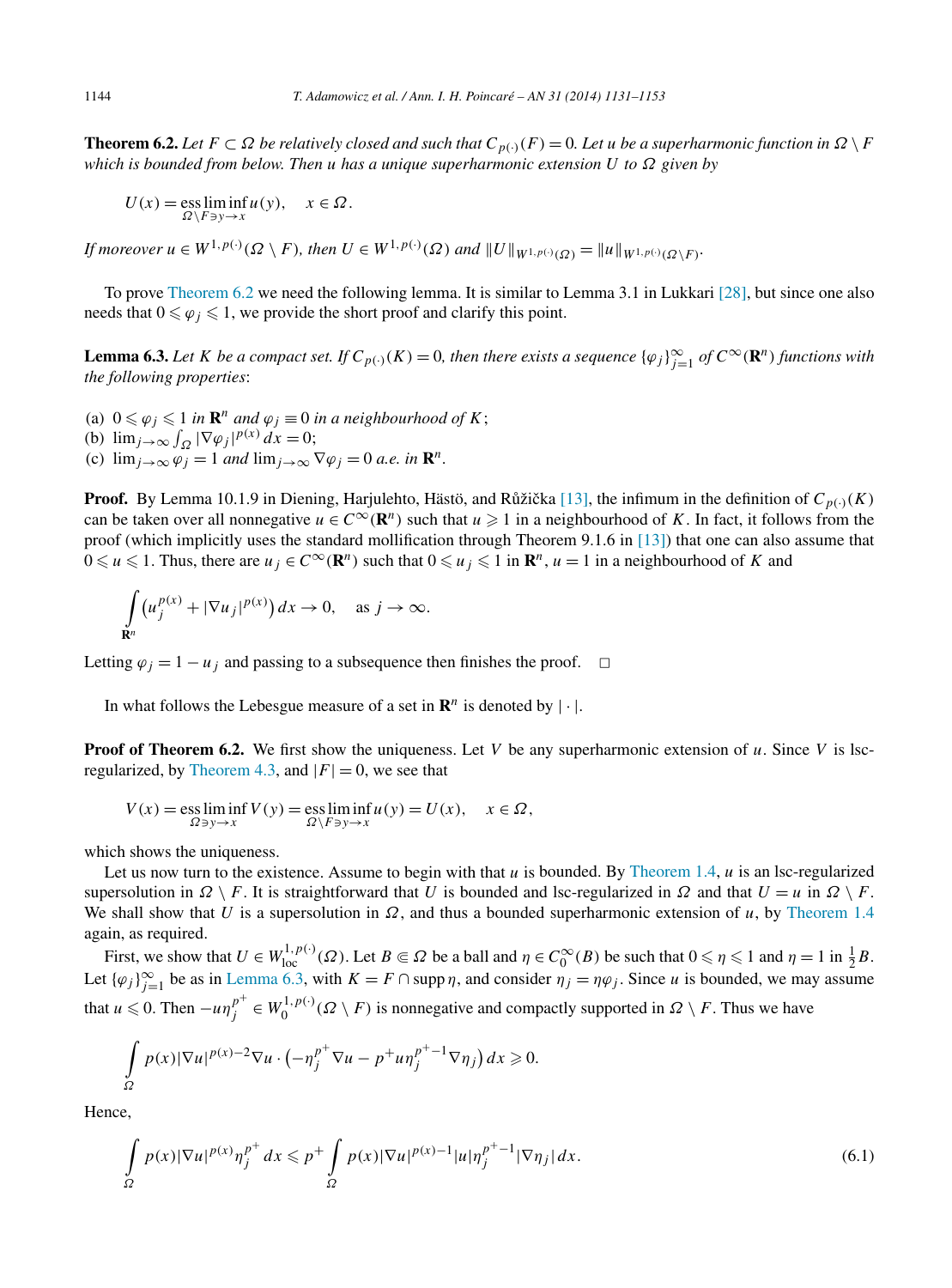The last integrand can be estimated for every  $0 < \varepsilon < 1$  and  $x \in \Omega$  using the Young inequality as

$$
\frac{|u||\nabla \eta_j|}{\varepsilon} \left(\varepsilon |\nabla u|^{p(x)-1} \eta_j^{p^+-1}\right) \leq \frac{(|u||\nabla \eta_j|)^{p(x)}}{p(x)\varepsilon^{p(x)}} + \frac{\varepsilon^{p'(x)}}{p'(x)} |\nabla u|^{p(x)} \eta_j^{(p^+-1)p'(x)}.
$$
\n
$$
(6.2)
$$

Since  $p'(x)$  ≥  $(p^+)' = p^+/(p^+ - 1)$  and  $1/p'(x) < 1$ , inserting this into [\(6.1\)](#page-13-0) yields

$$
\int_{\Omega} p(x)|\nabla u|^{p(x)} \eta_j^{p^+} dx \leq \frac{p^+}{\varepsilon^{p^+}} \int_{\Omega} |u|^{p(x)} |\nabla \eta_j|^{p(x)} dx + p^+ \varepsilon^{(p^+)}' \int_{\Omega} p(x)|\nabla u|^{p(x)} \eta_j^{p^+} dx. \tag{6.3}
$$

By choosing  $\varepsilon$  small enough we can include the last integral in the left-hand side. (Note that it is finite.) As a consequence, we have for every  $j = 1, 2, \ldots$ 

$$
\int_{\frac{1}{2}B} |\nabla u|^{p(x)} \varphi_j^{p^+} dx \leq \int_{\Omega} |\nabla u|^{p(x)} \eta_j^{p^+} dx \leq C(p^+) \int_{\Omega} |u|^{p(x)} |\nabla \eta_j|^{p(x)} dx
$$
\n
$$
\leq C(p^+, u) \int_{\Omega} (|\nabla \varphi_j| + |\nabla \eta|)^{p(x)} dx,
$$
\n(6.4)

since *u* is bounded. By [Lemma 6.3\(](#page-13-0)b), the last integral remains bounded as  $j \to \infty$ . Thus we get from Lemma 6.3(c) and dominated convergence that  $\nabla u \in L^{p(\cdot)}(\frac{1}{2}B)$ . Since  $B \subseteq \Omega$  was arbitrary,  $\nabla u \in L^{p(\cdot)}_{loc}(\Omega)$ .

To conclude that  $U \in W^{1,p(\cdot)}_{loc}(\Omega)$  it remains to show that  $\nabla u$  is the distributional gradient of *U* in  $\Omega$ . To this end, let  $\eta \in C_0^{\infty}(\Omega)$  be arbitrary and let  $\{\varphi_j\}_{j=1}^{\infty}$  be as in [Lemma 6.3](#page-13-0) with  $K = F \cap \text{supp }\eta$ . Then  $\eta \varphi_j \in C_0^{\infty}(\Omega \setminus F)$ . Since  $\nabla u$  is the distributional gradient of *u* in  $\Omega \setminus F$ , we have

$$
0 = \int_{\Omega \setminus F} \left( u \nabla (\eta \varphi_j) + \eta \varphi_j \nabla u \right) dx = \int_{\Omega} u \eta \nabla \varphi_j dx + \int_{\Omega} \varphi_j (U \nabla \eta + \eta \nabla u) dx.
$$

The first integral in the right-hand side tends to zero by [Lemma 6.3\(](#page-13-0)b), [\(2.3\)](#page-3-0) and the Hölder inequality. Since  $0 \le \pi$  $\varphi_j \leq 1$  and  $|U\nabla \eta + \eta \nabla u| \in L^1(\Omega)$ , the last integral tends to

$$
\int_{\Omega} (U \nabla \eta + \eta \nabla u) \, dx
$$

by [Lemma 6.3\(](#page-13-0)c) and dominated convergence. Thus,  $\nabla u$  is the distributional gradient of *U* in  $\Omega$ , and  $U \in W^{1,p(\cdot)}_{loc}(\Omega)$ .

It remains to be proven that *U* is a supersolution in the whole of  $\Omega$ . Let  $0 \le \eta \in C_0^{\infty}(\Omega)$  be arbitrary. As above,  $\eta \varphi_j \in C_0^{\infty}(\Omega \setminus F)$  is an admissible test function, where  $\{\varphi_j\}_{j=1}^{\infty}$  again are given by [Lemma 6.3](#page-13-0) with  $K = F \cap \text{supp } \eta$ . Since *u* is a supersolution in  $\Omega \setminus F$ , it holds that

$$
\int_{\Omega} p(x)|\nabla u|^{p(x)-2} (\nabla u \cdot \nabla \varphi_j) \eta \, dx + \int_{\Omega} p(x)|\nabla u|^{p(x)-2} (\nabla u \cdot \nabla \eta) \varphi_j \, dx \geq 0. \tag{6.5}
$$

As  $|\nabla u|^{p(\cdot)-1} \in L^{p'(\cdot)}_{loc}(\Omega)$ , the Hölder inequality [\(2.4\)](#page-3-0) implies that the first term in (6.5) is majorized by

$$
2p^+\max_{\Omega}|\eta|\||\nabla u|^{p(\cdot)-1}\|_{L^{p'(\cdot)}(\text{supp }\eta)}\|\nabla\varphi_j\|_{L^{p(\cdot)}(\text{supp }\eta)},
$$

which tends to zero as  $j \to \infty$ , by [Lemma 6.3\(](#page-13-0)b) together with [\(2.3\).](#page-3-0)

As for the second term in (6.5), the Young inequality shows that  $|\nabla u|^{p(x)-1} \in L^1(\text{supp }\eta)$ . Hence the second term in (6.5) converges by dominated convergence. Letting  $j \to \infty$  in (6.5) then shows that

$$
\int_{\Omega} p(x)|\nabla u|^{p(x)-2}\nabla u \cdot \nabla \eta \, dx \ge 0. \tag{6.6}
$$

Thus *U* is a supersolution in *Ω*.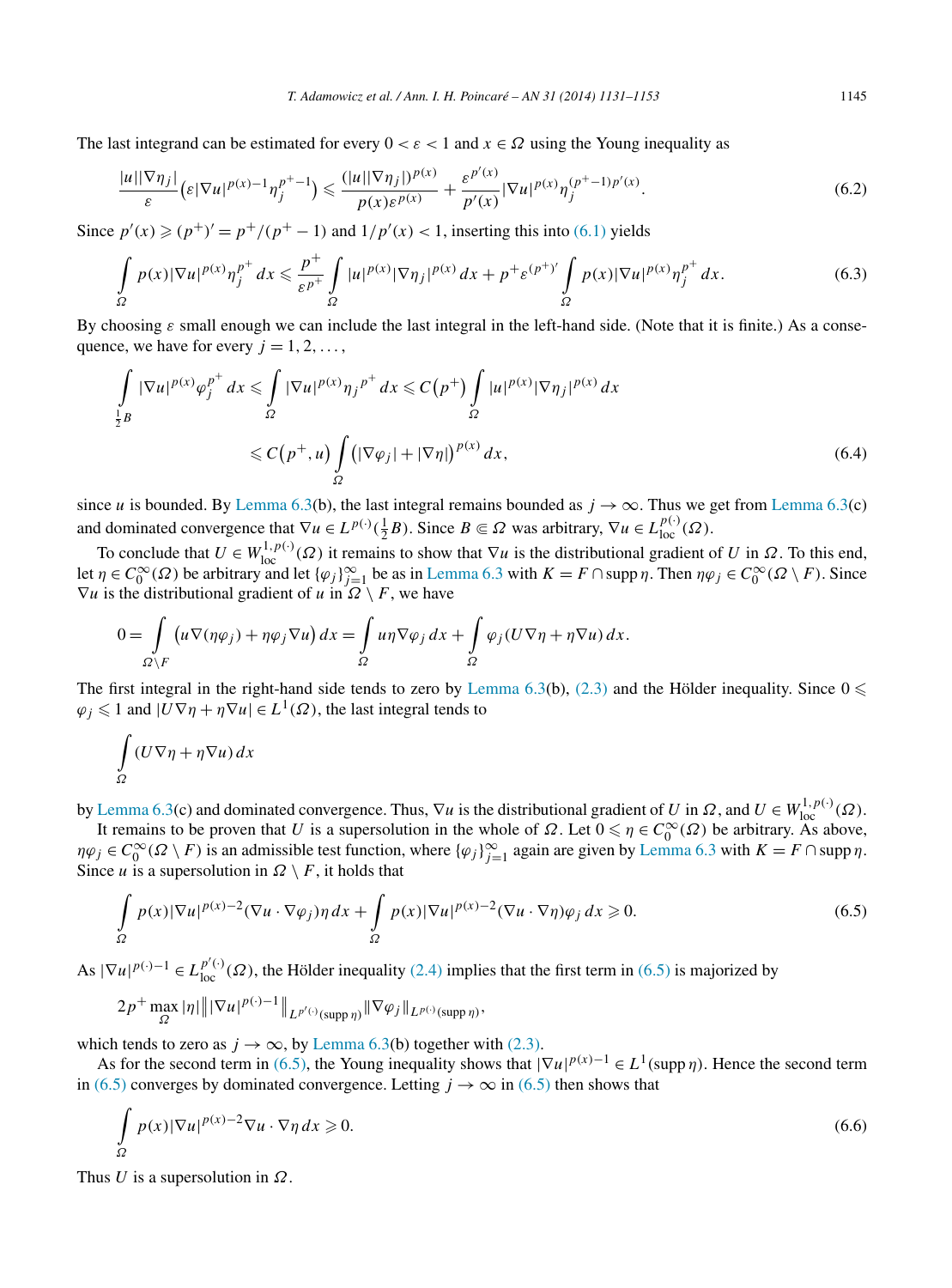<span id="page-15-0"></span>Finally, consider the case when *u* is unbounded. By [Lemma 4.2,](#page-8-0)  $u_k := \min\{u, k\}$  is a bounded superharmonic function in  $\Omega \setminus F$  which, by the above, has  $U_k := \min\{U, k\}$  as a bounded superharmonic extension to  $\Omega$ . By [Theorem 4.4,](#page-9-0) *U* is superharmonic in *Ω*.

If moreover,  $u \in W^{1,p(\cdot)}(\Omega \setminus F)$ , then  $\{u_k\}_{k=1}^{\infty}$  is a Cauchy sequence in  $W^{1,p(\cdot)}(\Omega \setminus F)$ . By the above,  $\nabla u_k$  is the distributional gradient of  $U_k$  in  $\Omega$ . Since  $|F| = 0$  it follows that  $||U_k||_{W^{1,p(\cdot)}(\Omega)} = ||u_k||_{W^{1,p(\cdot)}(\Omega \setminus F)}$ . Hence  $\{U_k\}_{k=1}^{\infty}$  is a Cauchy sequence in  $W^{1,p(\cdot)}(\Omega)$  with limit *U*, and thus  $||U||_{W^{1,p(\cdot)}(\Omega)} = ||u||_{W^{1,p(\cdot)}(\Omega \setminus F)}$ . □

**Proposition 6.4.** Assume that  $F \subset \Omega$  is relatively closed and  $|F| = 0$ . Let u be a bounded  $p(\cdot)$ *-harmonic function in Ω* \*F, which has a superharmonic extension U and a subharmonic extension V to Ω. Then both U and V are unique*  $and U = V$  *is*  $p(\cdot)$ *-harmonic in*  $\Omega$ *.* 

**Proof.** Since *U* is lsc-regularized and  $|F| = 0$ , we have that

$$
U(x) = \operatorname*{ess\,liminf}_{\Omega \in \mathcal{Y} \to x} U(y) = \operatorname*{ess\,liminf}_{\Omega \setminus F \ni y \to x} u(y), \quad x \in \Omega,
$$

and thus *U* is unique. Moreover, *U* is bounded, as *u* is bounded. By [Theorem 1.4,](#page-2-0) *U* is an lsc-regularized supersolution and since  $U = V$  a.e., *U* is also a subsolution. Thus, *U* is a solution. Since *U* is lsc-regularized, it follows from [Remark 3.8](#page-7-0) that *U* is continuous in *Ω*, and thus *p(*·*)*-harmonic in *Ω*. Similarly *V* is continuous in *Ω*, and as *U* = *V* a.e. in  $\Omega$  it follows that  $U = V$  everywhere in  $\Omega$ .  $\square$ 

The following two lemmas will be needed in the next section to prove the trichotomy [\(Theorem](#page-1-0) 1.2). We state them already here to avoid a digression later on.

**Lemma 6.5.** Assume that  $G \subset \mathbb{R}^n$  is open and connected. If  $F \subset G$  is relatively closed with  $C_{p(\cdot)}(F) = 0$ , then  $G \setminus F$ *is connected.*

**Proof.** Proposition 10.1.10 in Diening, Harjulehto, Hästö, and Růžička [\[13\]](#page-22-0) gives us that  $C_p$ −  $(F) = 0$ . A simple modification of Lemma 2.46 in Heinonen, Kilpeläinen, and Martio  $[22]$  implies that  $G \setminus F$  is connected.  $\Box$ 

**Lemma 6.6.** Assume that  $G \subset \mathbb{R}^n$  is open and connected. If  $F \subsetneq G$  is relatively closed, then  $C_{p(\cdot)}(F) = 0$  if and only *if*  $C_{p(.)}$  (∂F ∩ *G*) = 0*.* 

**Proof.** The necessity follows immediately from  $C_{p(\cdot)}(\partial F \cap G) \leq C_{p(\cdot)}(F) = 0$ .

In order to show the converse implication, assume that  $C_{p(\cdot)}(\partial F \cap G) = 0$ . Then, by Lemma 6.5,  $G \setminus (\partial F \cap G)$  is connected and so int  $F = \emptyset$ . Hence,  $F = \partial F \cap G$ , and thus  $C_{p(\cdot)}(F) = 0$ .  $\Box$ 

In the setting of metric spaces Lemma 6.6 can be found as Lemma 4.5 in Björn and Björn [\[9\]](#page-21-0) for the constant *p* case. Therein, the use of Newtonian spaces simplifies the argument.

#### **7. Boundary regularity and trichotomy**

In this section we prove one of the main results of this paper, namely the trichotomy [\(Theorem 1.2\)](#page-1-0) between regular, semiregular and strongly irregular boundary points.

Recall that an *irregular* boundary point  $x_0 \in \partial \Omega$  is *semiregular* if the limit

$$
\lim_{\Omega \ni y \to x_0} Hf(y) \quad \text{exists for all } f \in C(\partial \Omega); \tag{7.1}
$$

and *strongly irregular* if for all  $f \in C(\partial \Omega)$  there is a sequence  $\{y_j\}_{j=1}^{\infty}$  such that

$$
\Omega \ni y_j \to x_0 \quad \text{and} \quad Hf(y_j) \to f(x_0), \quad \text{as } j \to \infty. \tag{7.2}
$$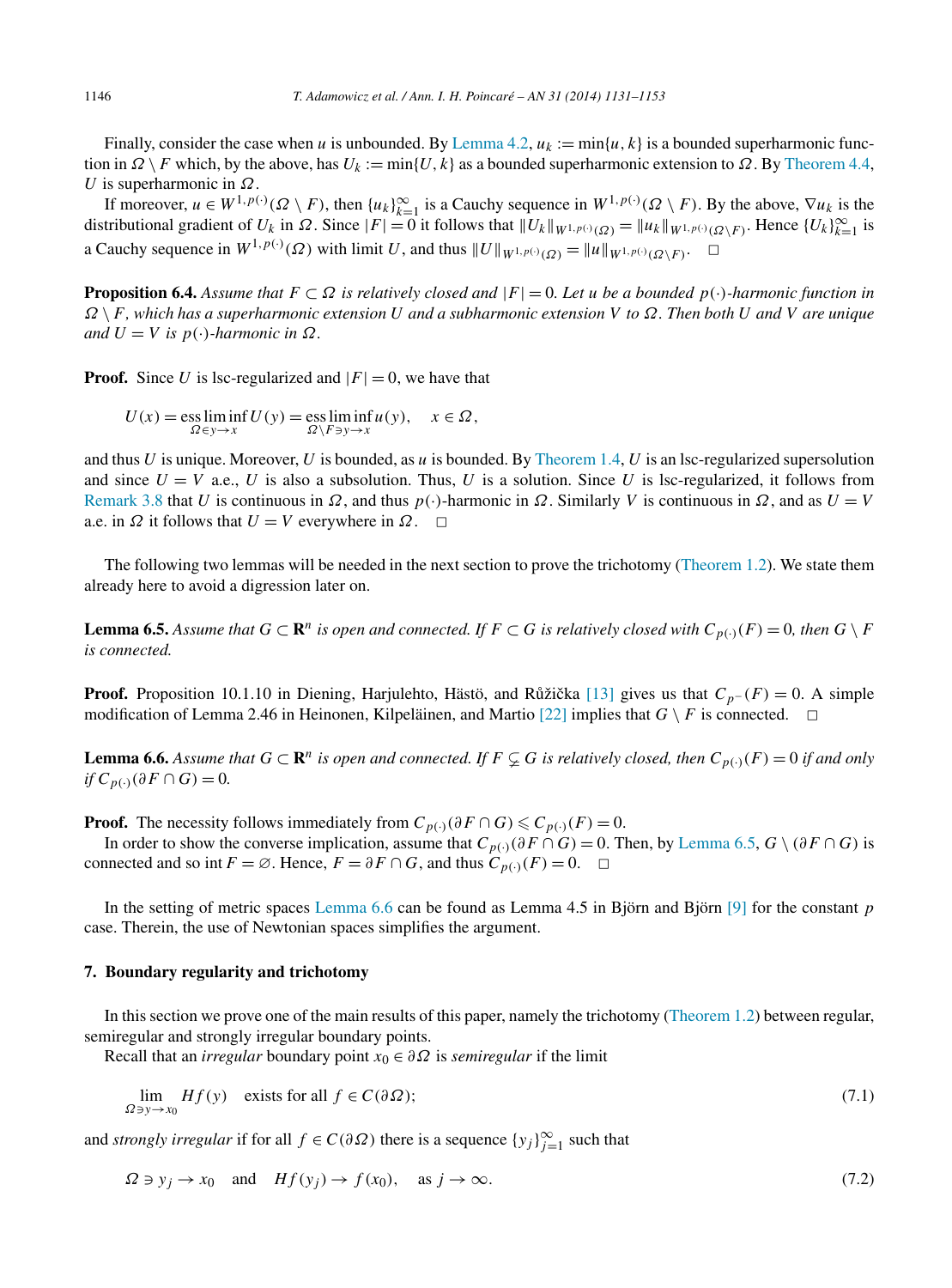<span id="page-16-0"></span>**Proof of Theorem 1.2.** *Case* 1. *There is*  $r > 0$  *such that*  $C_{p(\cdot)}(B \cap \partial \Omega) = 0$ *, where*  $B = B(x_0, r)$ .

By [Lemma 6.6,](#page-15-0)  $C_{p(\cdot)}(B \setminus \Omega) = 0$  and thus  $B \subset \overline{\Omega}$ . Let  $f \in C(\partial \Omega)$ . By [Theorem 6.1,](#page-12-0) the *p(*·)-harmonic function *Hf* has a  $p(\cdot)$ -harmonic extension *U* to  $\Omega \cup B$ . Since *U* is continuous we have

 $\lim_{\Omega \ni y \to x_0} Hf(y) = U(x_0),$ 

i.e.  $(7.1)$  holds and  $x_0$  is either regular or semiregular.

*Case* 2. *The capacity*  $C_{p(\cdot)}(B(x_0, r) \cap \partial \Omega) > 0$  *for all*  $r > 0$ . (Note that this is complementary to Case 1.) For every  $j = 1, 2, \ldots$ , we thus have  $C_{p(\cdot)}(B(x_0, 1/j) \cap \partial \Omega) > 0$ , and by the Kellogg property [\(Theorem 1.1\)](#page-1-0) there

is a regular boundary point  $x_j \in B(x_0, 1/j) \cap \partial \Omega$ . (We do not require the  $x_j$  to be distinct.)

As  $x_j$  is regular, we can find  $y_j \in B(x_j, 1/j) \cap \Omega$  so that  $|Hf(y_j) - f(x_j)| < 1/j$ . It follows directly that  $y_j \to x_0$ and  $Hf(y_i) \to f(x_0)$ , as  $j \to \infty$ , i.e. [\(7.2\)](#page-15-0) holds, and thus  $x_0$  is either regular or strongly irregular.  $\Box$ 

We finish this section by characterizing regular boundary points in several ways. Semiregular boundary points will be characterized in Section [8.](#page-17-0) In view of the trichotomy result this indirectly characterizes the strongly irregular points as well.

**Theorem 7.1.** *Let*  $x_0 \in \partial \Omega$  *and*  $d(x) := d(x, x_0)$ *. Then the following are equivalent:* 

- (a) *The point x*<sup>0</sup> *is a regular boundary point.*
- (b) *It is true that*

 $\lim_{\Omega \ni y \to x_0} H(jd)(y) = 0$  *for all*  $j = 1, 2, ...$ 

(c) *It is true that*

 $\lim_{\Omega \ni y \to x_0} Hf(y) = f(x_0)$ 

*for all bounded*  $f \in W^{1,p(\cdot)}(\Omega)$  *such that*  $f(x_0) := \lim_{\Omega \ni y \to x_0} f(y)$  *exists.* (d) *It is true that*

> lim sup *Ωy*→*x*<sup>0</sup>  $Hf(y) \leqslant \limsup$ *Ωy*→*x*<sup>0</sup> *f (y)*

*for all bounded*  $f \in W^{1,p(\cdot)}(\Omega)$ *.* 

In the constant *p* case it is enough if (b) holds for  $j = 1$ , which is easily seen since  $H(jd) = jHd$  in this case. In the variable exponent case this latter fact is not true, but it is not known whether it suffices that (b) holds for  $j = 1$  also in this case. In fact, the situation is similar for *p*-parabolic equations in the sense that if *u* is a *p*-parabolic function and  $a \in \mathbb{R}$ , then  $u + a$  is *p*-parabolic, but *au* is in general not *p*-parabolic. In the *p*-parabolic case a similar characterization of boundary regularity to the one above was obtained by Björn, Björn, Gianazza, and Parviainen [\[10\].](#page-21-0) Therein a characterization of boundary regularity in terms of the existence of a family of barriers was also obtained. It would be interesting to obtain a similar characterization in our variable exponent elliptic case. Whether one barrier could suffice for boundary regularity in the *p*-parabolic case or in the variable exponent elliptic case is an open question.

**Proof.** (a)  $\Rightarrow$  (b) This follows directly from [Definition 5.4](#page-11-0) by taking  $f = jd$  for  $j = 1, 2, \ldots$ 

(b)  $\Rightarrow$  (d) Let *A* > lim sup<sub> $Ω ∋ v → x_0$ </sub>  $f(y)$  be real and  $M = \sup_{\partial \Omega} (f - A)_+$ . Let further  $r > 0$  be such that  $f(x) < A$ for *x* ∈ *B*(*x*<sub>0</sub>, *r*) ∩ ∂Ω, and let  $j > M/r$  be an integer. Then  $f \le A + Md/r < A + jd$  on ∂Ω. It follows from the comparison principle in [Lemma 3.10](#page-7-0) that

 $\limsup_{\Omega \ni y \to x_0} Hf(y) \leqslant A + \lim_{\Omega \ni y \to x_0} H(jd)(y) = A.$  $Ω$  *⇒ y* →  $\overline{x_0}$ 

Letting  $A \to \limsup_{\Omega \ni y \to x_0} f(y)$  gives  $\limsup_{\Omega \ni y \to x_0} Hf(y) \leq \limsup_{\Omega \ni y \to x_0} f(y)$ .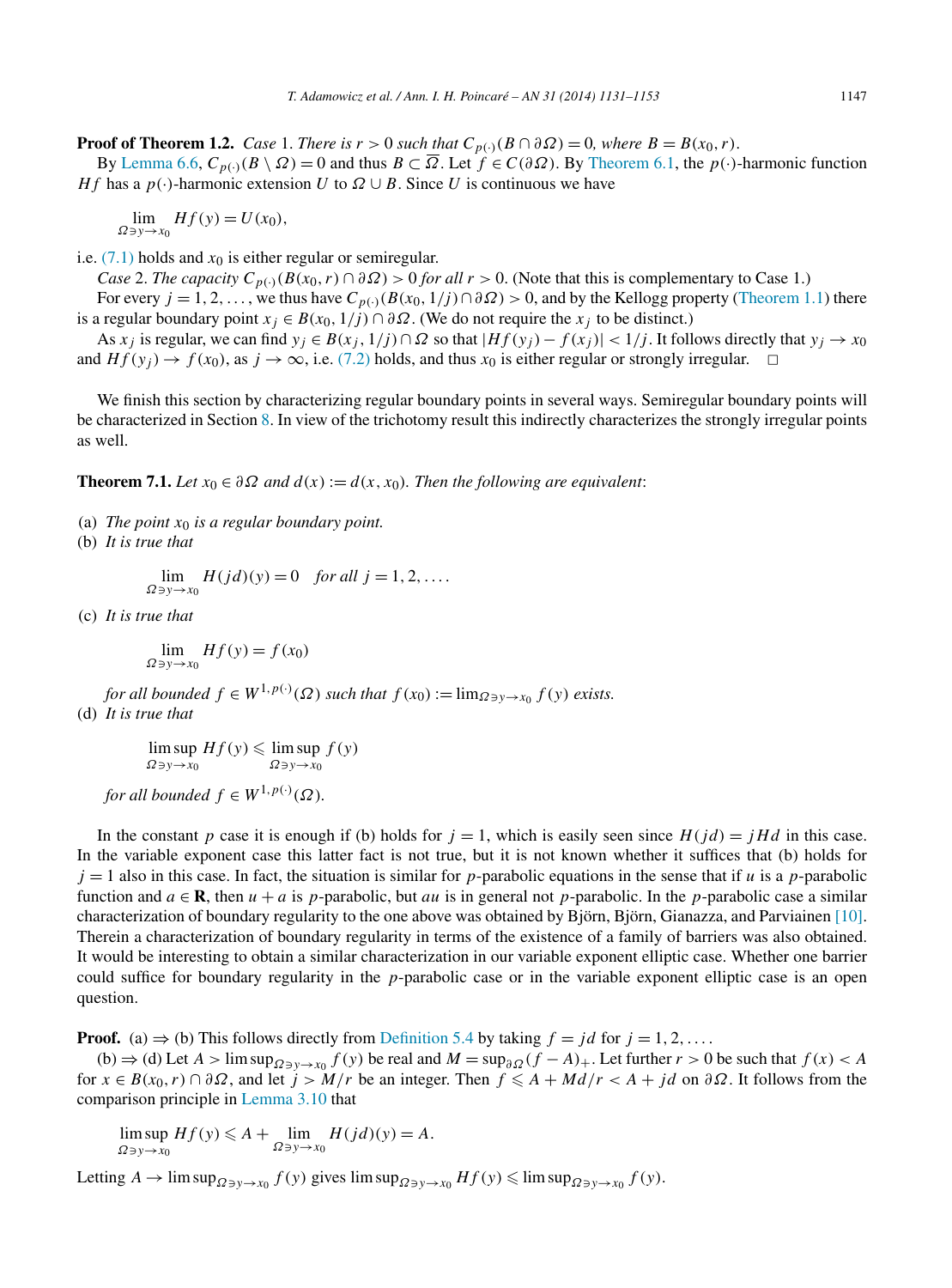<span id="page-17-0"></span>(d)  $\Rightarrow$  (c) Applying (d) to  $-f$  yields

$$
\liminf_{\Omega \ni y \to x_0} Hf(y) = -\limsup_{\Omega \ni y \to x_0} H(-f)(y) \geqslant -(-f(x_0)) = f(x_0).
$$

Together with (d) this gives the desired conclusion.

(c) ⇒ (a) Let *f* ∈ *C(∂Ω)*. By the comparison principle together with uniform approximation by Lipschitz functions we may as well assume that  $f \in Lip(\partial \Omega)$ . We find an extension  $\tilde{f} \in Lip(\overline{\Omega})$  such that  $\tilde{f} = f$  on  $\partial \Omega$  (e.g. a McShane extension). Then by definition and (c),

$$
\lim_{\Omega \ni y \to x_0} Hf(y) = \lim_{\Omega \ni y \to x_0} H\tilde{f}(y) = f(x_0). \qquad \Box
$$

# **8. Characterizations of semiregular points**

Similarly to regular points, semiregular points can be characterized by a number of equivalent conditions. This will be done in [Theorem 8.4,](#page-19-0) but before that we obtain the following characterizations of relatively open sets of semiregular points.

**Theorem 8.1.** *Let*  $V \subset \partial \Omega$  *be relatively open. Then the following are equivalent:* 

- (a ) *The set V consists entirely of semiregular points.*
- (b ) *The set V does not contain any regular point.*
- (c') It is true that  $C_{p(·)}(V) = 0$ .
- (d ) *The set Ω* ∪ *V is open in* **R***n, and every bounded p(*·*)-harmonic function in Ω has a p(*·*)-harmonic extension to*  $\Omega \cup V$ .
- (e ) *The set Ω* ∪ *V is open in* **R***n,* |*V* | = 0*, and every bounded superharmonic function in Ω has a superharmonic extension to*  $\Omega \cup V$ .
- (f') For every  $f \in C(\partial\Omega)$ , the  $p(\cdot)$ -harmonic extension Hf depends only on  $f|_{\partial\Omega\setminus V}$  (i.e. if  $f, h \in C(\partial\Omega)$  and  $f = h$  $\partial P \wedge V$ *, then*  $Hf \equiv Hh$ *).*

Together with the implication (a)  $\Rightarrow$  (e) in [Theorem 8.4](#page-19-0) this theorem shows that the set *S* of all semiregular boundary points can be characterized as the largest relatively open subset of *∂Ω* having any of the properties above. Equivalently, it can be written e.g. as

$$
S = \bigcup \{ V \subset \partial \Omega : C_{p(\cdot)}(V) = 0 \text{ and } V \text{ is relatively open} \}. \tag{8.1}
$$

By (d ) we also see that *S* is contained in the interior of *Ω*, i.e. *S* ⊂ *∂Ω* \ *∂Ω*. Note however that it can happen that  $S \neq \partial \Omega \setminus \partial \overline{\Omega}$ , as the following examples show.

**Example 8.2.** Let  $C_{p(\cdot)}(\{x\}) > 0$  and  $G \ni x$ , where *G* is a bounded open set, and let  $\Omega := G \setminus \{x\}$ . Then *x* is regular with respect to  $\Omega$ , by the Kellogg property, but  $x \in \partial \Omega \setminus \partial \overline{\Omega}$ , cf. [Example 8.6.](#page-21-0)

**Example 8.3.** Let  $n = 2$  and  $p \equiv 2$ . Let further  $\Omega$  be the slit disc  $B((0, 0), 1) \setminus ((-1, 0] \times \{0\})$ . It is well known that *Ω* is regular, and hence *S* = ∅. However,  $\partial Ω \setminus \partial \overline{Ω}$  = *(*−1*,* 0] × {0}.

The strong minimum principle says that *if Ω is connected, u is superharmonic in Ω and u attains its minimum in*  $\Omega$ , *then u is constant in*  $\Omega$ . The proof of the implication (d')  $\Rightarrow$  (a') is considerably easier when the strong minimum principle is available, but it is not known if it holds in our generality. The strong minimum principle for the variable exponent case was obtained by Fan, Zhao, and Zhang [\[15\]](#page-22-0) under the assumption that  $p \in C^1(\overline{\Omega})$ . Theorem 5.3 in Harjulehto, Hästö, Latvala, and Toivanen [\[17\]](#page-22-0) shows that the strong minimum principle holds also under the weaker assumption that *p* satisfies a Dini-type condition, see (5.1) in [\[17\].](#page-22-0)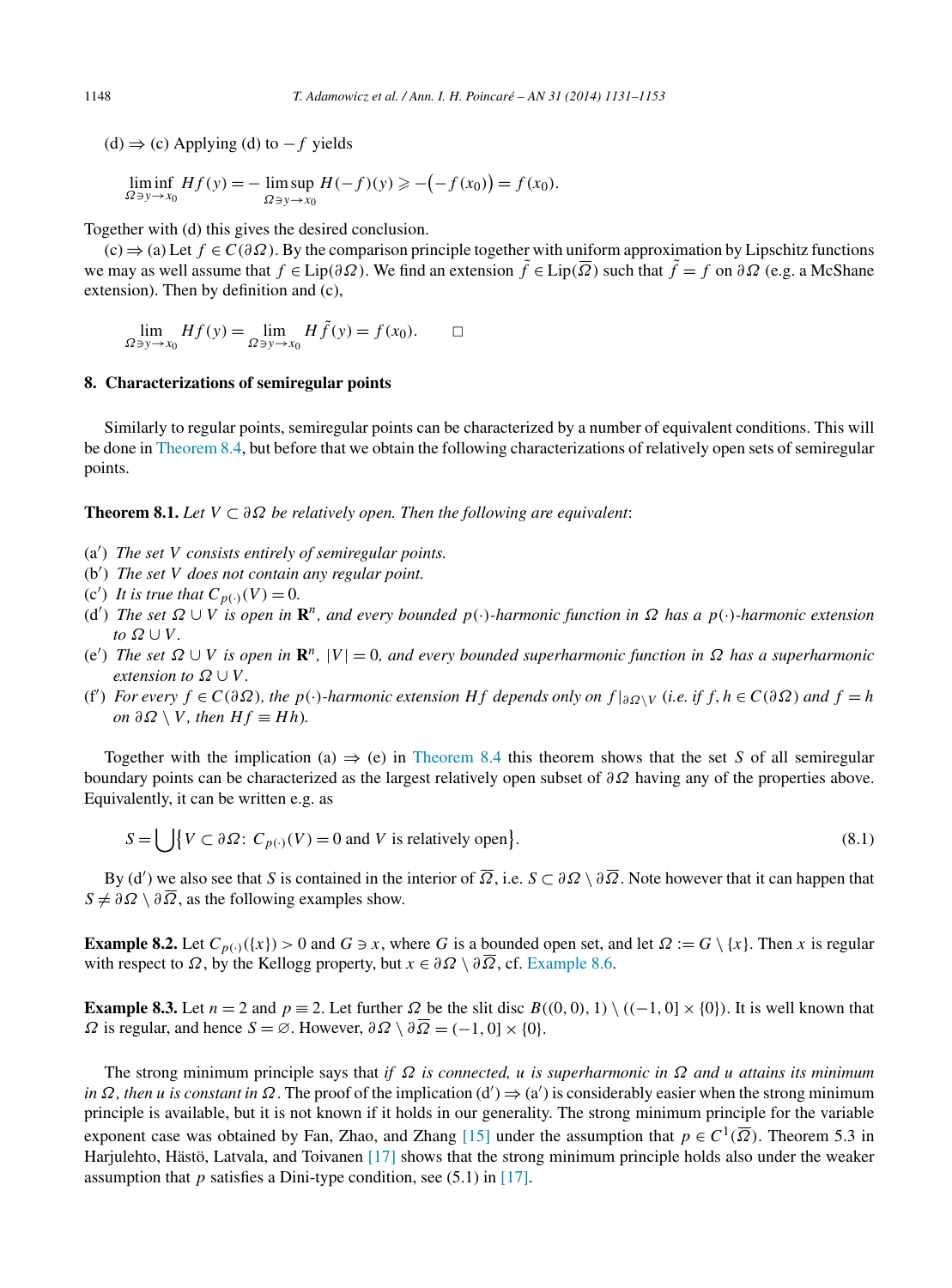<span id="page-18-0"></span>**Proof of Theorem 8.1.**  $(a') \Rightarrow (b')$  This is trivial.

 $(b') \Rightarrow (c')$  This follows directly from the Kellogg property [\(Theorem 1.1\)](#page-1-0).

 $(c') \Rightarrow (e')$  Let  $x \in V$  and let *G* be a connected neighbourhood of *x*, such that  $G \cap \partial \Omega \subset V$ . By [Lemma 6.5](#page-15-0) sets of zero  $p(\cdot)$ -capacity cannot separate space, and hence  $G \setminus \partial \Omega$  must be connected. Since  $G \setminus \partial \Omega = (G \cap \Omega) \cup (G \setminus \overline{\Omega})$ and  $G \cap \Omega \neq \emptyset$ , we get that  $G \subset \overline{\Omega}$ . As  $G \cap \partial \Omega \subset V$ , this implies that  $G \subset \Omega \cup V$ . Since  $x \in V$  was arbitrary, we conclude that  $\Omega \cup V$  is open. That  $|V| = 0$  follows directly from the fact that  $C_{p(\cdot)}(V) = 0$ . The extension is now provided by [Theorem 6.2.](#page-13-0)

 $(e') \Rightarrow (d')$  Let *u* be a bounded  $p(\cdot)$ -harmonic function on  $\Omega$ . By assumption, *u* has a superharmonic extension *U* to *Ω* ∪*V* . Also −*u* has a superharmonic extension *W* to *Ω* ∪*V* . Thus −*W* is a subharmonic extension of *u* to *Ω* ∪*V* . By [Proposition 6.4,](#page-15-0)  $U = -W$  is  $p(\cdot)$ -harmonic.

 $(c') \Rightarrow (f')$  Let  $f, h \in C(\partial \Omega)$  with  $f = h$  on  $\partial \Omega \setminus V$ . Then  $\eta := h - f \in C(\partial \Omega)$  and  $\eta = 0$  on  $\partial \Omega \setminus V$ .

Let *fj* <sup>∈</sup> Lip*c(***R***n)* <sup>⊂</sup> *<sup>W</sup>*1*,p(*·*) (***R***n)* converge uniformly to *f* on *∂Ω*. (Here Lip*c(***R***n)* consists of Lipschitz functions on  $\mathbf{R}^n$  with compact support.) Let also  $\eta'_j \in \text{Lip}_c(\mathbf{R}^n)$  be such that  $|\eta'_j - \eta| < 1/j$  on  $\partial \Omega$ . Letting  $\eta_j = (\eta'_j - 1/j)_+$ *(n'<sub>j</sub>* + 1/*j*) − we see that  $η_j = 0$  on  $∂Ω \setminus V$  and  $η_j \rightarrow η$  uniformly on  $∂Ω$ .

As  $C_{p(\cdot)}(V) = 0$ , [Lemma 2.4](#page-4-0) shows that  $\eta_j \in W_0^{1,p(\cdot)}(\Omega)$  and thus  $Hf_j = H(f_j + \eta_j)$ . As  $f_j + \eta_j \to f + \eta = h$ and  $f_i \to f$  uniformly on  $\partial \Omega$ , [Lemma 5.3](#page-10-0) implies  $H(f_i + \eta_i) \to Hh$  and  $Hf_i \to Hf$  in  $\Omega$ , i.e.  $Hh = Hf$ .

(f ) ⇒ (b ) Let *x*<sup>0</sup> ∈ *V* . As *V* is relatively open in *∂Ω*, there exists *r >* 0 such that *B(x*0*,r)* ∩ *∂Ω* ⊂ *V* . Define  $f(x) = (1 - d(x, x_0)/r) +$ . Then  $f \in Lip_c(\mathbb{R}^n)$  and  $f = 0$  on  $\partial \Omega \setminus V$ . Using (f) we conclude that  $Hf = H0 = 0$  in *Ω*. Since  $f(x_0) = 1$ , this shows that  $x_0$  is not regular.

 $(d')$   $\Rightarrow$   $(a')$  Let *x*<sub>0</sub> ∈ *V* and *f* ∈ *C*(∂*Ω*). Since *Hf* has a *p*(·*)*-harmonic extension *u* to *Ω* ∪ *V*, it follows that

$$
\lim_{\Omega \to y \to x_0} Hf(y) = \lim_{\Omega \to y \to x_0} u(y) = u(x_0),
$$
\n(8.2)

and thus the limit in the left-hand side always exists. It remains to show that  $x<sub>0</sub>$  is irregular.

As *V* is relatively open in  $\partial \Omega$ , there exists  $r > 0$  such that  $B(x_0, r) \cap \partial \Omega \subset V$ . Define  $h(x) = (1 - d(x, x_0)/r) +$ . By assumption, *Hh* has a  $p(\cdot)$ -harmonic extension *U* to  $\Omega \cup V$ . We shall show that  $U \equiv 0$  in  $\Omega \cup V$ , as then

$$
\lim_{\Omega \ni y \to x_0} Hh(y) = \lim_{\Omega \ni y \to x_0} U(y) = 0 \neq 1 = h(x_0),
$$

i.e.  $x_0$  is irregular.

As  $0 \le h \le 1$ , we see that  $0 \le Hh \le 1$  and also  $0 \le U \le 1$ . By the Kellogg property [\(Theorem 1.1\)](#page-1-0),

$$
\lim_{\Omega \ni y \to x} U(y) = \lim_{\Omega \ni y \to x} Hh(y) = h(x) = 0
$$

q.e. in  $\partial(\Omega \cup V) = \partial \Omega \setminus V$ , i.e. for all  $x \in \partial(\Omega \cup V) \setminus E$ , where  $C_{p(\cdot)}(E) = 0$ . Moreover, (8.2) applied to *h* and  $y_i \in V$  instead of *f* and  $x_0$  implies that

$$
0 \leqslant \limsup_{j \to \infty} U(y_j) \leqslant \limsup_{\Omega \ni y \to x} U(y) = 0,
$$

whenever  $y_i \in V$  converge to some  $x \in \partial(\Omega \cup V) \setminus E$ . Hence,

$$
\lim_{\Omega \cup V \ni y \to x} U(y) = h(x) = 0
$$

for  $x \in \partial(\Omega \cup V) \setminus E$ . Note that we cannot use the comparison principle [\(Lemma 3.10\)](#page-7-0) directly to prove that  $U \equiv 0$  in  $\Omega \cup V$ , since we do not know that  $U \in W_0^{1,p(\cdot)}(\Omega \cup V)$ . (We know that  $U \in W_{loc}^{1,p(\cdot)}(\Omega \cup V)$  and that  $U \in W^{1,p(\cdot)}(\Omega)$ , but since it could a priori happen that  $|V \setminus \Omega| > 0$ , we cannot, at this point, even deduce that  $U \in W^{1,p(\cdot)}(\Omega \cup V)$ .)

Let  $0 < \varepsilon < 1$  and find an open set  $G \supset E$  such that  $C_{p(\cdot)}(G) < \varepsilon$ . Let also  $\varphi \in W^{1,p(\cdot)}(\mathbf{R}^n)$  be such that  $0 \le \varphi \le 1$ ,  $\varphi \equiv 1$  on *G* and

$$
\int_{\mathbf{R}^n} \left( \varphi^{p(x)} + |\nabla \varphi|^{p(x)} \right) dx \leqslant \varepsilon. \tag{8.3}
$$

For every  $x \in \partial(\Omega \cup V) \setminus E$  there exists a ball  $B_x \ni x$  such that  $0 \leq U < \varepsilon$  in  $2B_x \cap (\Omega \cup V)$ . Exhaust  $\Omega \cup V$  by open sets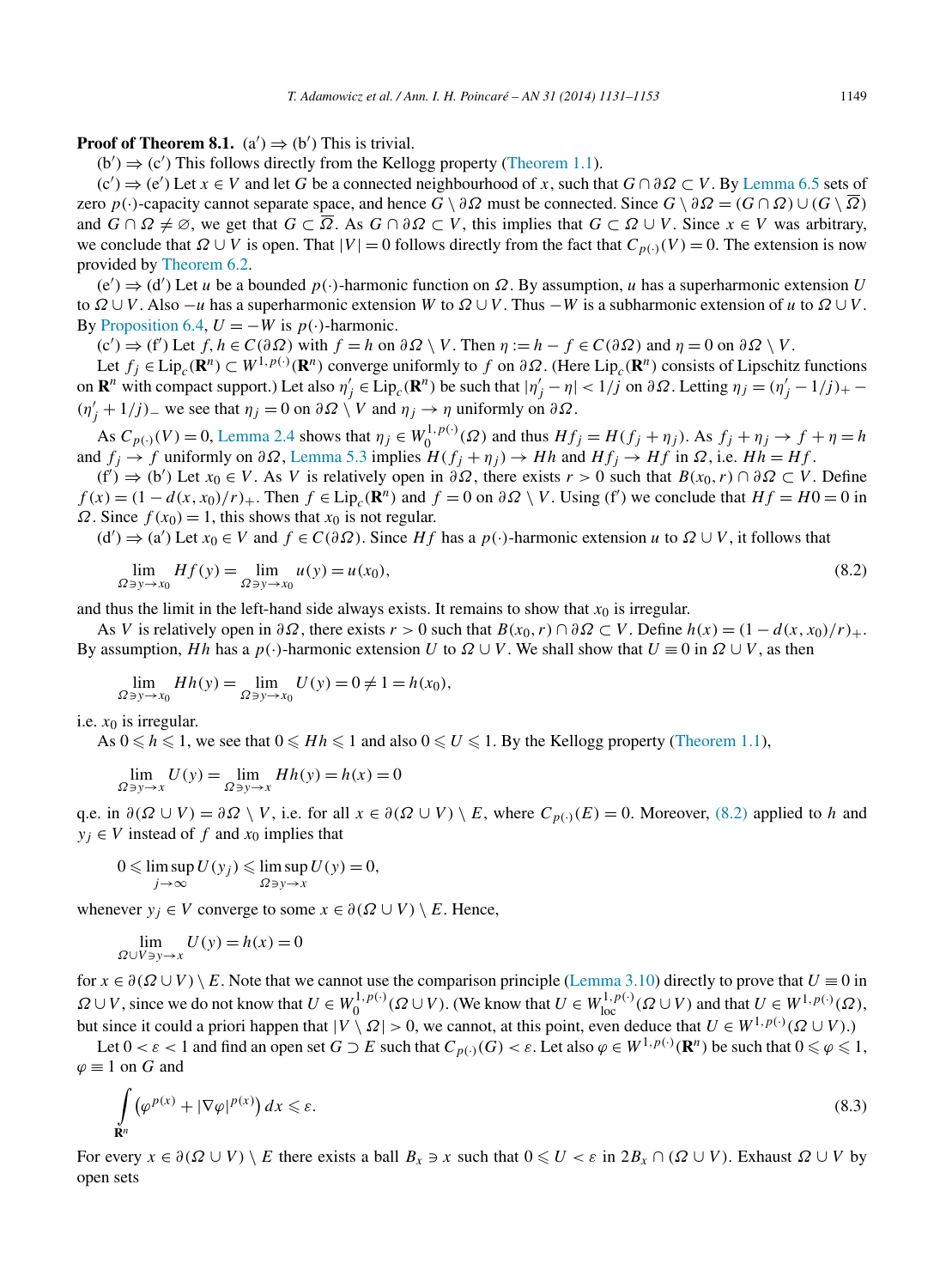$$
\Omega_1 \subset \Omega_2 \subset \cdots \in \bigcup_{j=1}^{\infty} \Omega_j = \Omega \cup V.
$$

Then

$$
\overline{\Omega \cup V} \subset \bigcup_{j=1}^{\infty} \Omega_j \cup G \cup \bigcup_{x \in \partial(\Omega \cup V) \setminus E} B_x.
$$

By compactness, there exists  $j > 1/\varepsilon$  such that

$$
\partial \Omega_j \subset G \cup \bigcup_{x \in \partial(\Omega \cup V) \setminus E} B_x.
$$

Then  $0 \le U \le \varepsilon$  on  $\partial \Omega_j \setminus G$  and as  $\varphi \ge \chi_G$ , we obtain  $U \le \varepsilon + \varphi$  on  $\partial \Omega_j$ . Since  $U \in W^{1,p(\cdot)}(\Omega_j)$ , it is its own *p*(·*)*-harmonic extension in  $\Omega_j$ , i.e.  $U = H_{\Omega_j} U$ . If we let  $v = H_{\Omega_j} \varphi$ , then  $U \leq \varepsilon + v$  in  $\Omega_j$ , by the comparison principle [\(Lemma 3.10\)](#page-7-0). The Poincaré inequality (Theorem 8.2.4 in Diening, Harjulehto, Hästö, and Růžička [\[13\]\)](#page-22-0), applied to  $v - \varphi \in W_0^{1, p(\cdot)}(\Omega_j)$  and some ball  $B \supset \Omega_j$ , yields

$$
\|v - \varphi\|_{L^{p(\cdot)}(B)} \leq C_B \|\nabla(v - \varphi)\|_{L^{p(\cdot)}(B)} \leq C_B \left(\|\nabla v\|_{L^{p(\cdot)}(B)} + \|\nabla \varphi\|_{L^{p(\cdot)}(B)}\right).
$$
\n
$$
(8.4)
$$

Since  $v = H_{\Omega}$ ;  $\varphi$ , we conclude from [\(2.2\)](#page-3-0) and [\(8.3\)](#page-18-0) that

$$
\|\nabla v\|_{L^{p(\cdot)}(B)} \leqslant \bigg(\int\limits_B |\nabla v(x)|^{p(x)}\,dx\bigg)^{1/p^+} \leqslant \bigg(\int\limits_B |\nabla \varphi(x)|^{p(x)}\,dx\bigg)^{1/p^+}.
$$

Inserting this into  $(8.4)$ , together with  $(2.2)$  again and  $(8.3)$ , gives

$$
\begin{aligned} \|v\|_{L^{p(\cdot)}(\Omega_j)} &\leqslant \|\varphi\|_{L^{p(\cdot)}(B)} + \|v-\varphi\|_{L^{p(\cdot)}(B)}\\ &\leqslant \bigg(\int\limits_B \big|\varphi(x)\big|^{p(x)}\,dx\bigg)^{1/p^+} + 2C_B\bigg(\int\limits_B \big|\nabla\varphi(x)\big|^{p(x)}\,dx\bigg)^{1/p^+} \leqslant 3C_B\varepsilon^{1/p^+}. \end{aligned}
$$

Here we assume that  $C_B \geq 1$ . It follows that

$$
\|U\|_{L^{p(\cdot)}(\varOmega_j)}\leqslant \|\varepsilon+v\|_{L^{p(\cdot)}(\varOmega_j)}\leqslant \varepsilon\|1\|_{L^{p(\cdot)}(\varOmega)}+3C_B\varepsilon^{1/p^+}.
$$

Letting  $\varepsilon \to 0$  (and thus  $j \to \infty$ ) implies  $||U||_{L^{p(\cdot)}(\Omega \cup V)} = 0$ , and hence  $U \equiv 0$  in  $\Omega \cup V$ .  $\Box$ 

We are now ready to characterize semiregular boundary points in several different ways. Note that (b) below shows that semiregularity is a local property, even though we have not shown that regularity is a local property. The latter however follows from the Wiener criterion, whose usage we have avoided in this paper. It thus also follows that strong irregularity is a local property. It would be nice to have a simpler and more direct proof (without appealing to the Wiener criterion) that regularity is a local property. Such proofs are available in the constant *p* case, using barrier characterizations, see Theorem 9.8 and Proposition 9.9 in Heinonen, Kilpeläinen, and Martio [\[22\]](#page-22-0) for the weighted **R***<sup>n</sup>* case, and Theorem 6.1 in Björn and Björn  $[8]$  (or  $[9,$  Theorem 11.11]) for metric spaces.

**Theorem 8.4.** *Let*  $x_0 \in \partial \Omega$ ,  $\delta > 0$  *and*  $d(y) = d(y, x_0)$ *. Then the following are equivalent:* 

- (a) *The point x*<sup>0</sup> *is semiregular.*
- (b) *The point*  $x_0$  *is semiregular with respect to*  $G := \Omega \cap B(x_0, \delta)$ *.*
- (c) *There is no sequence*  $\{y_j\}_{j=1}^{\infty}$  *such that*  $\Omega \ni y_j \to x_0$ *, as*  $j \to \infty$ *, and*

$$
\lim_{j \to \infty} Hf(y_j) = f(x_0) \quad \text{for all } f \in C(\partial \Omega).
$$

- (d) *It is true that*  $x_0 \notin \{x \in \partial\Omega : x \text{ is regular}\}.$
- (e) *There is a neighbourhood V of*  $x_0$  *such that*  $C_{p(\cdot)}(V \cap \partial \Omega) = 0$ .

<span id="page-19-0"></span>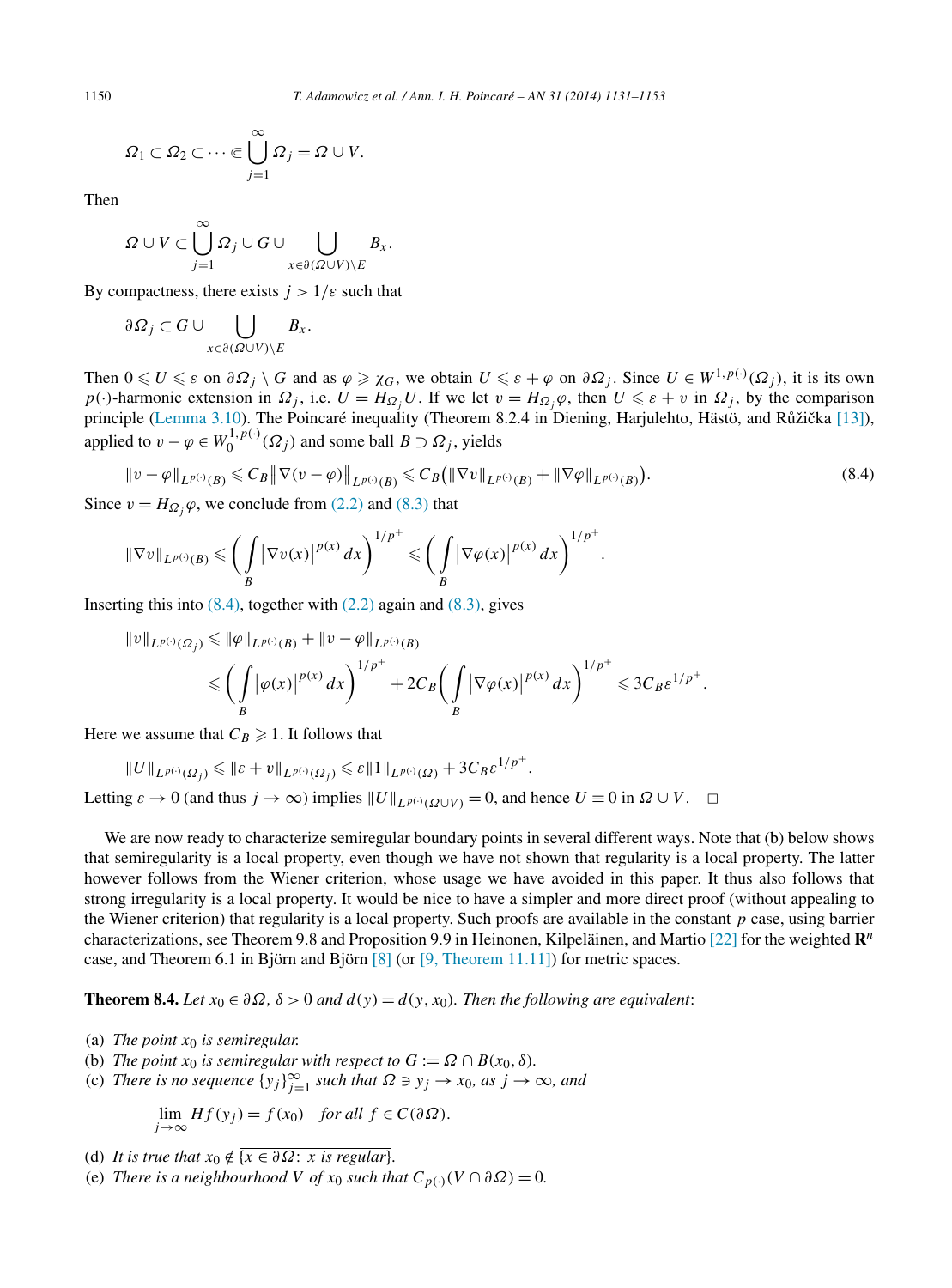- (f) *There is a neighbourhood V of*  $x_0$  *such that*  $C_{p(\cdot)}(V \setminus \Omega) = 0$ .
- (g) The point  $x_0$  is irregular and there is a neighbourhood V of  $x_0$  such that every bounded  $p(\cdot)$ -harmonic function  $in \Omega$  *has a*  $p(\cdot)$ *-harmonic extension to*  $\Omega \cup V$ *.*
- (h) *There is a neighbourhood V of x*<sup>0</sup> *such that V* ⊂ *Ω and every bounded p(*·*)-harmonic function in Ω has a*  $p(\cdot)$ *-harmonic extension to*  $\Omega \cup V$ *.*
- (i) *There is a neighbourhood V* of  $x_0$  such that  $|V \setminus \Omega| = 0$  and every bounded superharmonic function in  $\Omega$  has a *superharmonic extension to*  $\Omega \cup V$ .
- (j) *There is a neighbourhood V* of  $x_0$  *such that for every*  $f \in C(\partial \Omega)$ *, the*  $p(\cdot)$ *-harmonic extension Hf depends only on*  $f|∂Q\setminus V$  (*i.e. if*  $f, h ∈ C(∂Q)$  *and*  $f = h$  *on*  $∂Q \setminus V$ *, then*  $Hf ≡ Hh$ *).*
- (k) *It is true that for some positive integer j ,*

$$
\lim_{\Omega\ni y\to x_0} H(jd)(y) > 0.
$$

(l) *It is true that for some positive integer j ,*

$$
\liminf_{\Omega\ni y\to x_0} H(jd)(y) > 0.
$$

**Remark 8.5.** Note that (c) says that if  $x_0$  is strongly irregular, then the sequence  $\{y_j\}_{j=1}^{\infty}$  occurring in [\(1.2\)](#page-1-0) can be chosen independently of  $f \in C(\partial \Omega)$ .

**Proof.** (d)  $\Leftrightarrow$  (e)  $\Leftrightarrow$  (j)  $\Rightarrow$  (a) This follows directly from [Theorem 8.1,](#page-17-0) with *V* in [Theorem 8.1](#page-17-0) corresponding to *V* ∩ *∂Ω* here.

 $(a) \Rightarrow (k)$  The limit

$$
c_j := \lim_{\Omega \ni y \to x_0} H(jd)(y)
$$

exists for  $j = 1, 2, \ldots$  If  $c_j$  were 0 for  $j = 1, 2, \ldots$ , then  $x_0$  would be regular, by [Theorem 7.1,](#page-16-0) a contradiction. Thus  $c_j$  > 0 for some positive integer *j*.

 $(k) \Rightarrow (l) \Rightarrow (c)$  This is trivial.

 $\neg(d) \Rightarrow \neg(c)$  For each  $j \ge 1$ ,  $B(x_0, 1/j^2) \cap \partial \Omega$  contains a regular boundary point  $x_j$ . Let  $f_j = jd \in C(\partial \Omega)$ . Then we can find  $y_j \in B(x_j, 1/j) \cap \Omega$  so that

$$
\frac{1}{j} > |f_j(x_j) - Hf_j(y_j)|.
$$

Since  $0 \le f_j(x_j) \le 1/j$ , we have  $Hf_j(y_j) \le 2/j$ . Moreover,  $y_j \to x_0$  as  $j \to \infty$ .

Let now  $f \in C(\partial \Omega)$ . Without loss of generality we may assume that  $|f| \le M < \infty$  and that  $f(x_0) = 0$ . Let  $\varepsilon > 0$ . Then we can find *k* such that

$$
|f| \leq \varepsilon \quad \text{on } B(x_0, 1/k) \cap \partial \Omega.
$$

 $\text{For } j \geq Mk \text{ we have } f_j \geq M \text{ on } \partial \Omega \setminus B(x_0, 1/k) \text{ and hence } |f| \leq \varepsilon + f_j \text{ on } \partial \Omega.$  It follows that for  $j \geq Mk$ ,

$$
Hf(y_j) \le \varepsilon + Hf_j(y_j) \le \varepsilon + \frac{2}{j} \to \varepsilon, \quad \text{as } j \to \infty
$$

and

$$
Hf(y_j) \geqslant -\varepsilon - Hf_j(y_j) \geqslant -\varepsilon - \frac{2}{j} \to -\varepsilon, \quad \text{as } j \to \infty.
$$

Letting  $\varepsilon \to 0$  gives  $\lim_{i \to \infty} Hf(y_i) = 0$ , i.e. (c) fails.

(e)  $\Leftrightarrow$  (b) Note first that (e) is equivalent to the existence of a neighbourhood *W* of *x*<sub>0</sub> with  $C_{p(·)}(W ∩ ∂G) = 0$ . But this is equivalent to (b), by the already proved equivalence (e) ⇔ (a) applied to *G* instead of *Ω*.

 $(e) \Rightarrow$  (f) By [Theorem 8.1,](#page-17-0)  $(c') \Rightarrow$   $(e')$ , the set  $\Omega \cup (V \cap \partial \Omega)$  is open, and we can use this as our set *V* in (f).  $(f) \Rightarrow (e)$  This is trivial.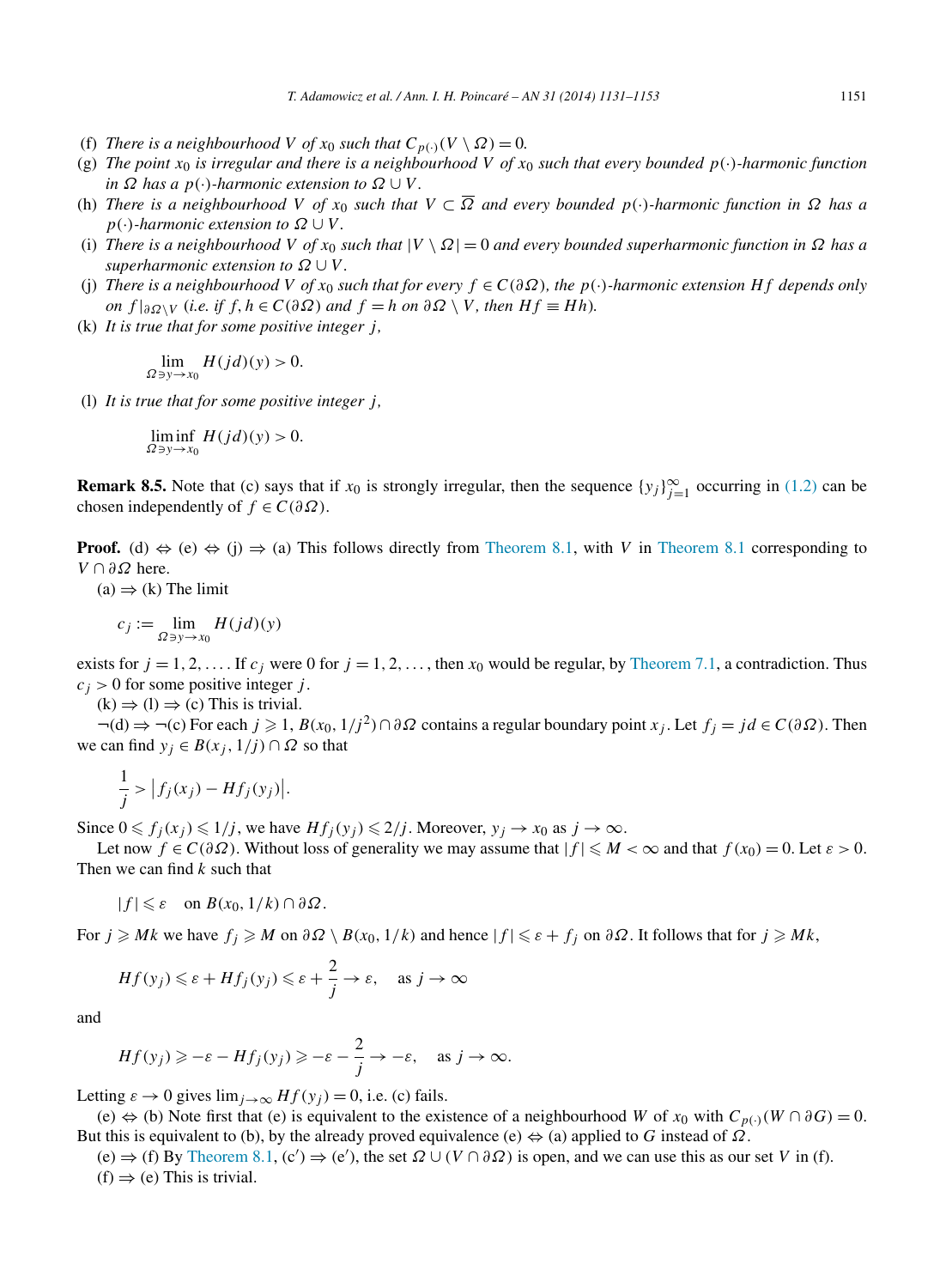<span id="page-21-0"></span>(f)  $\Leftrightarrow$  (h)  $\Leftrightarrow$  (i) In all three statements it follows directly that *V* ⊂  $\overline{\Omega}$ . Thus their equivalence follows directly from [Theorem 8.1,](#page-17-0) with *V* in [Theorem 8.1](#page-17-0) corresponding to *V* ∩ *∂Ω* here.

(h)  $\Rightarrow$  (g) The first part is obvious and we only need to show that *x*<sub>0</sub> is irregular, but this follows from the already proved implication (h)  $\Rightarrow$  (a).

 $(g) \Rightarrow$  (a) Let  $f \in C(\partial \Omega)$ . Then *Hf* has a *p*(·)-harmonic extension *U* to  $\Omega \cup V$  for some neighbourhood *V* of *x*<sub>0</sub>. It follows that

 $\lim_{\Omega \ni y \to x_0} Hf(y) = U(x_0),$ 

and thus the limit in the left-hand side always exists. Since  $x_0$  is irregular it follows that  $x_0$  must be semiregular.  $\Box$ 

We end this paper with some examples of semiregular and strongly irregular boundary points.

**Example 8.6** *(The punctured ball).* Let  $\Omega = B(x_0, r) \setminus \{x_0\}$ . Then  $x_0$  is semiregular if  $C_{p(\cdot)}(\{x_0\}) = 0$ , and regular otherwise. Indeed, when  $C_{p(\cdot)}(\{x_0\}) = 0$  this follows from [Theorem 8.1,](#page-17-0) and is also a special case of Proposition 8.7 below, while if  $C_{p(\cdot)}(\{x_0\}) > 0$  it follows from the Kellogg property [\(Theorem 1.1\)](#page-1-0). The remaining boundary points are all regular by the sufficiency part of the Wiener criterion, or some weaker version of it.

**Proposition 8.7.** Let *K* be a compact set with  $C_{p(\cdot)}(K) = 0$ . Then there is a domain  $\Omega$  such that *K* is the set of *semiregular boundary points and all other boundary points are regular.*

**Proof.** Let *B* be an open ball containing *K* and let  $\Omega = B \setminus K$ . Then *K* is an open subset of  $\partial \Omega$  and as  $C_{p(\cdot)}(K) = 0$ it follows from [Theorem 8.1](#page-17-0) that *K* consists entirely of semiregular points. By the sufficiency part of the Wiener criterion, or some weaker version of it, all other boundary points are regular.  $\Box$ 

**Proposition 8.8.** Assume that  $p^+ \le n$ . Let  $K_1$  and  $K_2$  be two disjoint compact subsets of  $\mathbb{R}^n$  with  $C_{p(\cdot)}(K_1)$  =  $C_{p(\cdot)}(K_2) = 0$ . Then there is a domain  $\Omega$  such that  $K_1$  is the set of semiregular boundary points,  $K_2$  is the set of *strongly irregular boundary points, and all other boundary points are regular.*

The proof of this is very similar to the proof of the corresponding result for the constant *p* case, as given for Theorem 4.1 in A. Björn [7], and we leave it to the interested reader to verify. Here we need to use the Wiener criterion. An essential fact also used in the proof is that points have zero capacity, which is the reason for the requirement  $p^+ \leq n$ . Whether the result is true without this condition is not clear, see Section 5 in [7].

#### **Acknowledgements**

A.B. and J.B. were supported by the Swedish Research Council. The research was done during T.A. appointment at Linköping University. He would like to express the gratitude to Department of Mathematics for hospitality.

# **References**

- [1] [E. Acerbi, G. Mingione, Regularity results for stationary electro-rheological fluids, Arch. Ration. Mech. Anal. 164 \(2002\) 213–259.](http://refhub.elsevier.com/S0294-1449(13)00101-7/bib414D3032s1)
- [2] E. Acerbi, G. Mingione, Gradient estimates for the *p(x)*[-Laplacean system, J. Reine Angew. Math. 584 \(2005\) 117–148.](http://refhub.elsevier.com/S0294-1449(13)00101-7/bib414D34s1)
- [3] [T. Adamowicz, P. Hästö, Mappings of finite distortion and PDE with nonstandard growth, Int. Math. Res. Not. 2010 \(2010\) 1940–1965.](http://refhub.elsevier.com/S0294-1449(13)00101-7/bib4164483039s1)
- [4] [T. Adamowicz, P. Hästö, Harnack's inequality and the strong](http://refhub.elsevier.com/S0294-1449(13)00101-7/bib4164483130s1) *p(*·*)*-Laplacian, J. Differ. Equ. 250 (2011) 1631–1649.
- [5] [Yu.A. Alkhutov, O.V. Krasheninnikova, Continuity at boundary points of solutions of quasilinear elliptic equations with a nonstandard growth](http://refhub.elsevier.com/S0294-1449(13)00101-7/bib416C6B6875746F762D4Bs1) [condition, Izv. Ross. Akad. Nauk Ser. Mat. 68 \(6\) \(2004\) 3–60 \(in Russian\). English transl.: Izv. Math. 68 \(2004\) 1063–1117.](http://refhub.elsevier.com/S0294-1449(13)00101-7/bib416C6B6875746F762D4Bs1)
- [6] D.H. [Armitage, S.J. Gardiner, Classical Potential Theory, Springer, London, 2001.](http://refhub.elsevier.com/S0294-1449(13)00101-7/bib4147s1)
- [7] A. Björn, A regularity classification of boundary points for *p*[-harmonic functions and quasiminimizers, J. Math. Anal. Appl. 338 \(2008\)](http://refhub.elsevier.com/S0294-1449(13)00101-7/bib4142636C617373s1) [39–47.](http://refhub.elsevier.com/S0294-1449(13)00101-7/bib4142636C617373s1)
- [8] A. Björn, J. Björn, Boundary regularity for *p*[-harmonic functions and solutions of the obstacle problem, J. Math. Soc. Jpn. 58 \(2006\)](http://refhub.elsevier.com/S0294-1449(13)00101-7/bib4242s1) [1211–1232.](http://refhub.elsevier.com/S0294-1449(13)00101-7/bib4242s1)
- [9] A. [Björn, J. Björn, Nonlinear Potential Theory on Metric Spaces, EMS Tracts Math., vol. 17, European Math. Soc., Zürich, 2011.](http://refhub.elsevier.com/S0294-1449(13)00101-7/bib4242626F6F6Bs1)
- [10] A. Björn, J. Björn, U. Gianazza, M. Parviainen, Boundary regularity for degenerate and singular parabolic equations, in preparation.